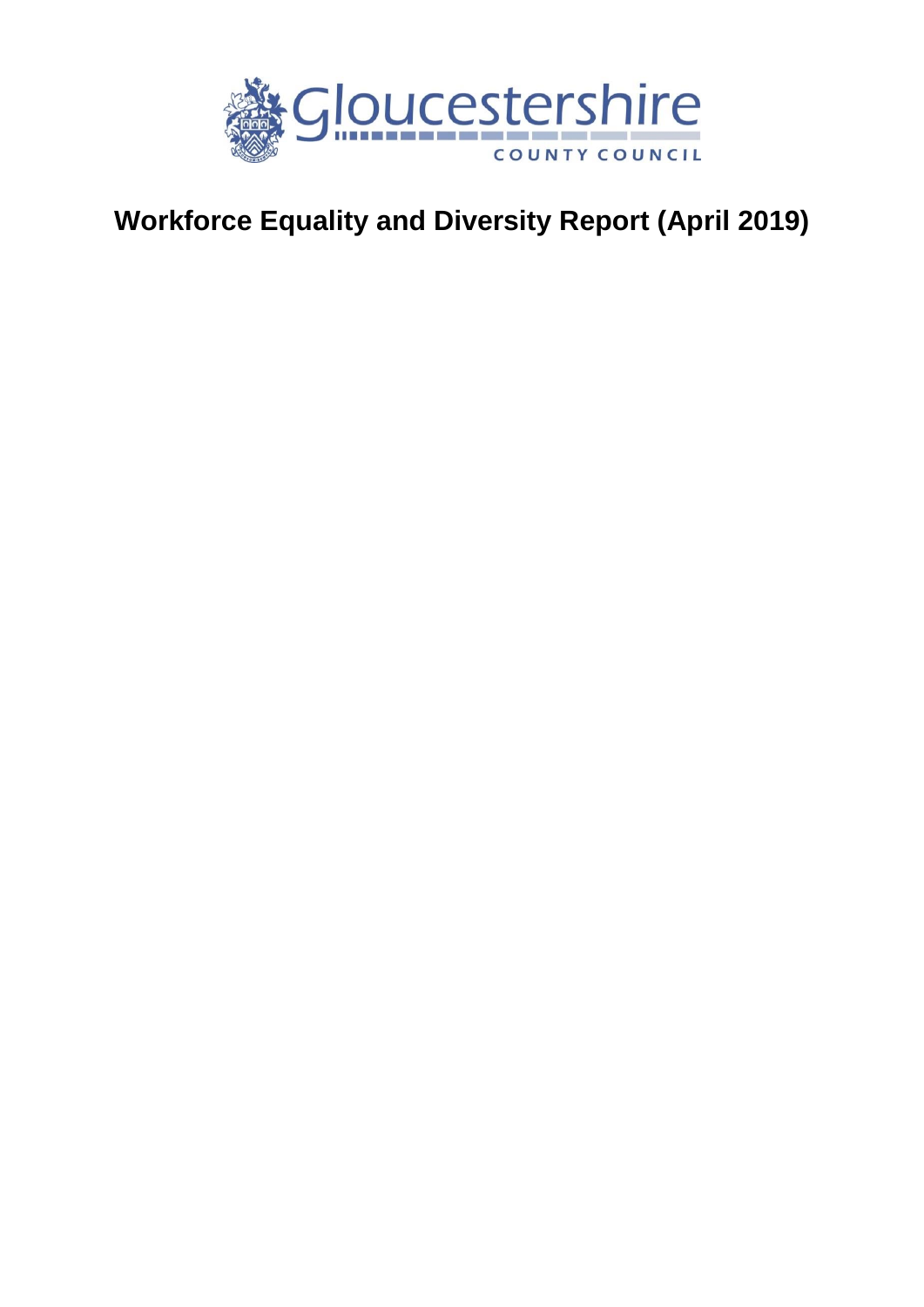# **Table of Contents**

| Key Workforce Findings 2018/19                        | 2<br>3<br>5                                        |
|-------------------------------------------------------|----------------------------------------------------|
|                                                       |                                                    |
| Gender Reassignment<br>Marriage and Civil Partnership | 11<br>12<br>13<br>14<br>15<br>16<br>18<br>19<br>21 |
|                                                       | 22                                                 |
|                                                       | 26                                                 |
|                                                       | 31                                                 |
|                                                       | 33                                                 |
| Performance Development Review (PDR)                  | 36                                                 |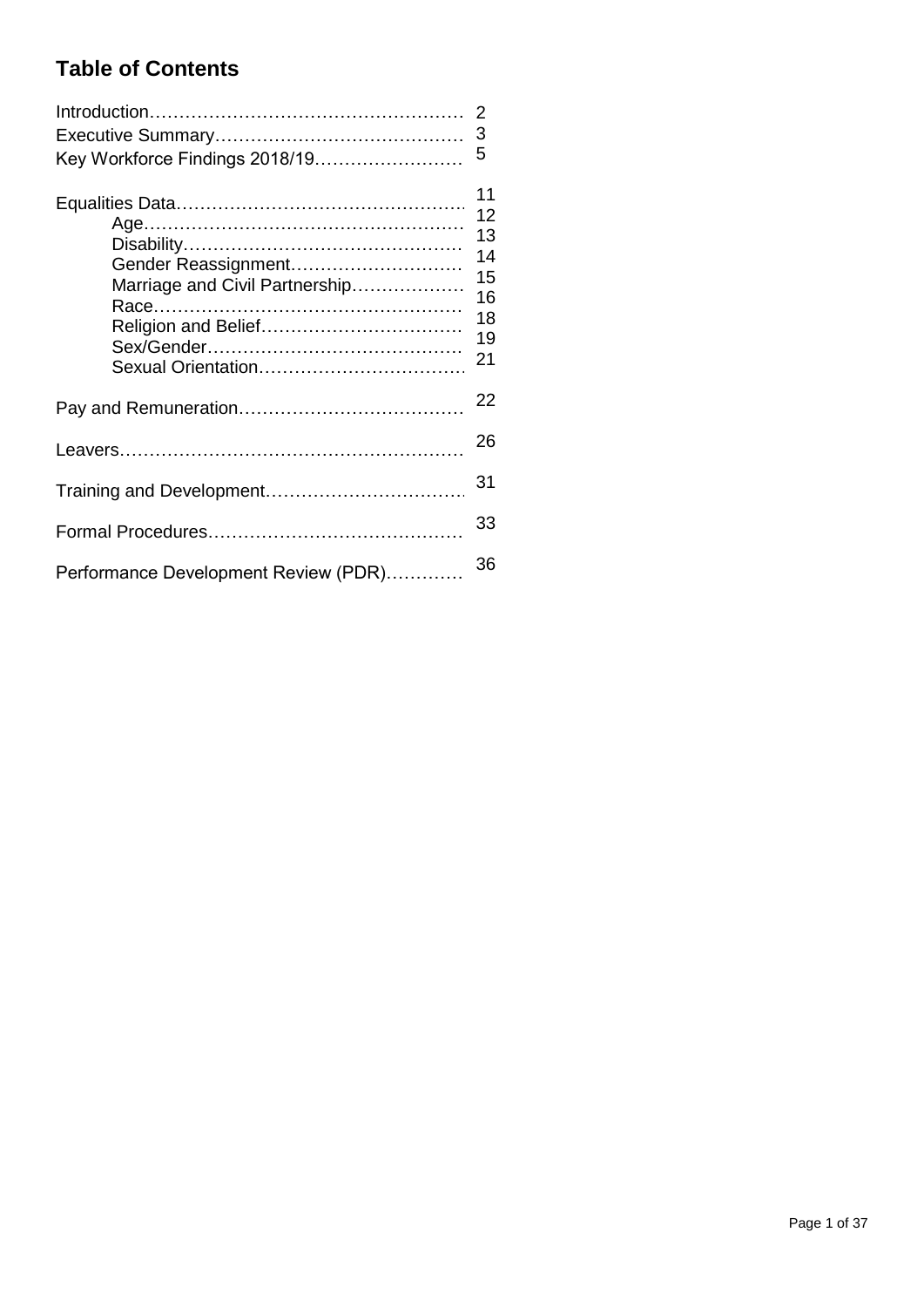# **Gloucestershire County Council Workforce Diversity Report Equality and Diversity Employment Information**

# **Introduction**

This report sets out the workforce data arrangements we have in place in order to monitor progress towards our objectives, and examines the equalities make-up of our staff.

The council has been monitoring equality information across a number of areas in employment since 2000. In addition since the introduction of the Equality Act 2010 and the subsequent Public Sector Equality Duty we have actively been analysing and reporting on data across a broad range of protected characteristics.

The nine characteristics are age, disability, gender reassignment, marital/relationship status, pregnancy and maternity, race, religion and belief, sex/gender, and sexual orientation. Monitoring equality and diversity in the workforce enables us to examine how our employment policies and processes are working and to identify areas where these may appear to be impacting disproportionately on certain groups of staff. This helps us to show due regard, and can lead to the development of better and more informed, inclusive decision making, including decisions on recruitment and promotion.

Gloucestershire County Council strives to be an equal employer with fair and equal policies for all employees regardless of race, nationality, age, disability, sexual orientation, sex, gender identity, marital status, religion, pregnancy and maternity. This is not only because it is required by us under the Equality Act but because it is in keeping with our values as an organisation.

This Workforce Equality and Diversity report outlines the work we've done in the last year to demonstrate our commitment to equality and diversity as well as showing us what is left to achieve. Please ensure that you input your equality data into SAP in order that we can continue to make improvements to inclusion at GCC.

#### **How we collate equality information and intend to address data gaps**

The majority of the information included in this report has been taken from the council's HR and Payroll System (SAP). In June 2017 following minor changes to the way this data was held and the addition of new data protection safeguards, we asked all staff to ensure their information was up to date, or to enter information where none was held. In addition, in 2013 we collected information from employees, through a staff equalities questionnaire. Some of this data has been used in this report where there have been gaps in the data taken from SAP.

We will continue to collect data through various sources, including our HR & payroll self-service system and through recruitment practices, amongst other means.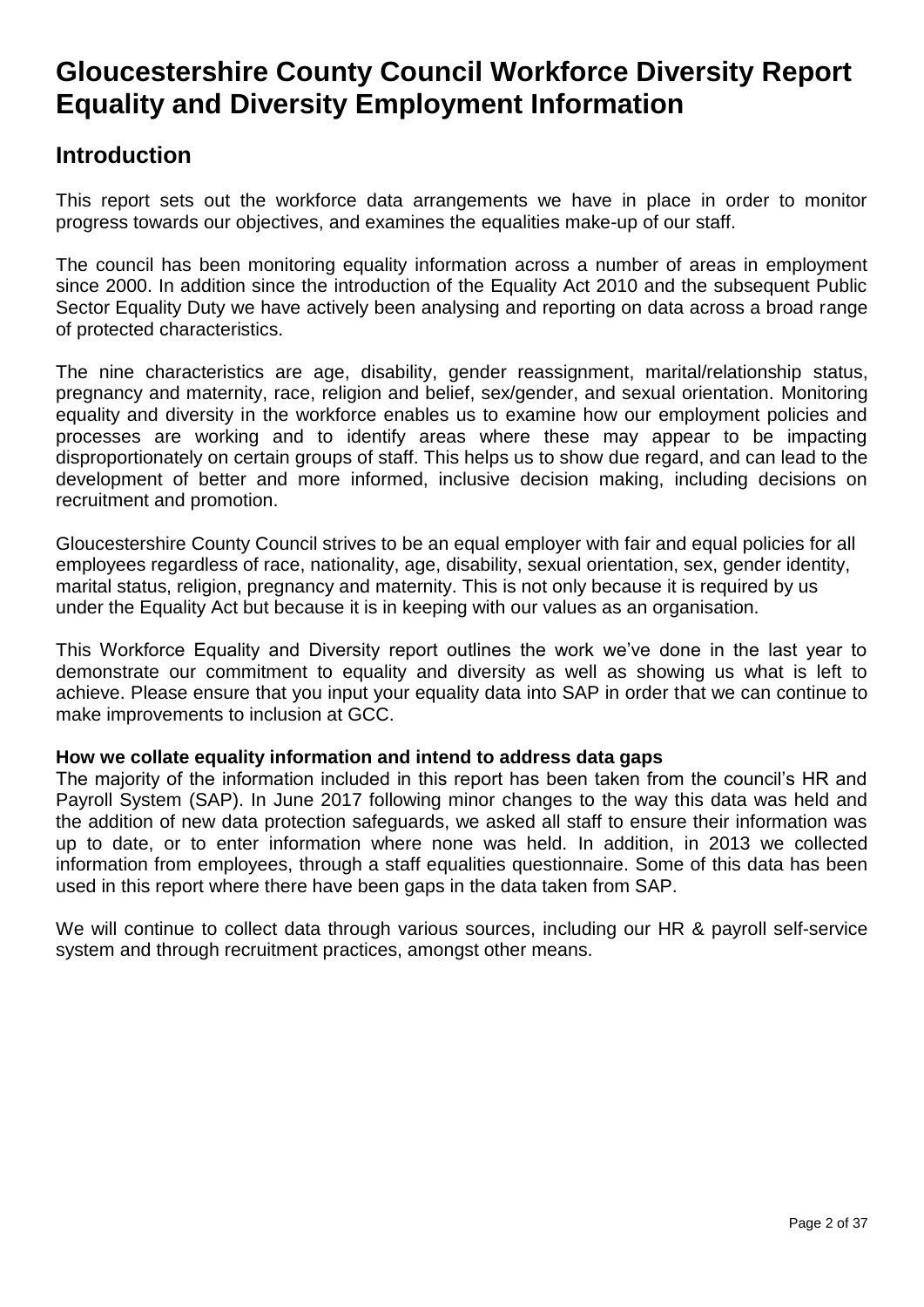# **Executive Summary**

The following information gives an overview of the current staffing situation, and a summary of the progress Gloucestershire County Council has made against its equality objectives over the past twelve months.

#### **Workforce Headcount**

On the 1<sup>st</sup> April 2019, 3,735 individuals were employed by Gloucestershire County Council. In addition to those included in our headcount figures published on the transparency pages of our website, this number also includes employees from the Gloucestershire Fire and Rescue Service (Wholetime and Retained) and those engaged on a casual basis where a mutuality of obligation exists.

We have embarked on a journey to establish our organisational values and behaviours. Throughout this journey we have fully engaged with our colleagues through leadership conference; Employee Engagement Survey 2018; team meetings and employee voice groups to establish what is really at the heart of what we do and how we want all of us to act. We wanted to ensure that our values really meant something to all of us. These values are at the centre of our new Employee Engagement Strategy where we have set out the direction of improving engagement and our culture over the next 3 years. Our values are:

- Accountability
- $\bullet$  Integrity
- Empowerment
- Respect
- Excellence

#### **Opportunities to work flexibly**

The organisation offers and actively promotes to all employees a range of flexible working practices and family friendly policies. Other measures as appropriate to the particular circumstances are also considered and the council always gives due regard to the diversity profile of the workforce when making changes to services and developing workforce strategies.

#### **Employee Engagement**

We have the following Employee Networks;

- Prism a network for LGBT+ members of staff
- Disability Network
- Dignity at Work Network
- Young Employees' Network (launched June 2017)
- Carers' network

All of the network chairs meet with HR to discuss and review any emerging themes, to ensure a collective approach is taken to minimise any common concerns.

The networks have worked closely with the council to raise awareness and to offer employees the opportunity to raise issues of concern. For example, the council's Prism Network meets formally on a monthly basis in various locations. This allows all members of Prism to attend a meeting at (or close to) their place of work to raise any issues. They also have digital networks through Yammer and email forums.

Following the success of a pilot mentoring programme which both PRISM and YEN contributed to, both mentoring others and also being mentored themselves, we have now extended this wider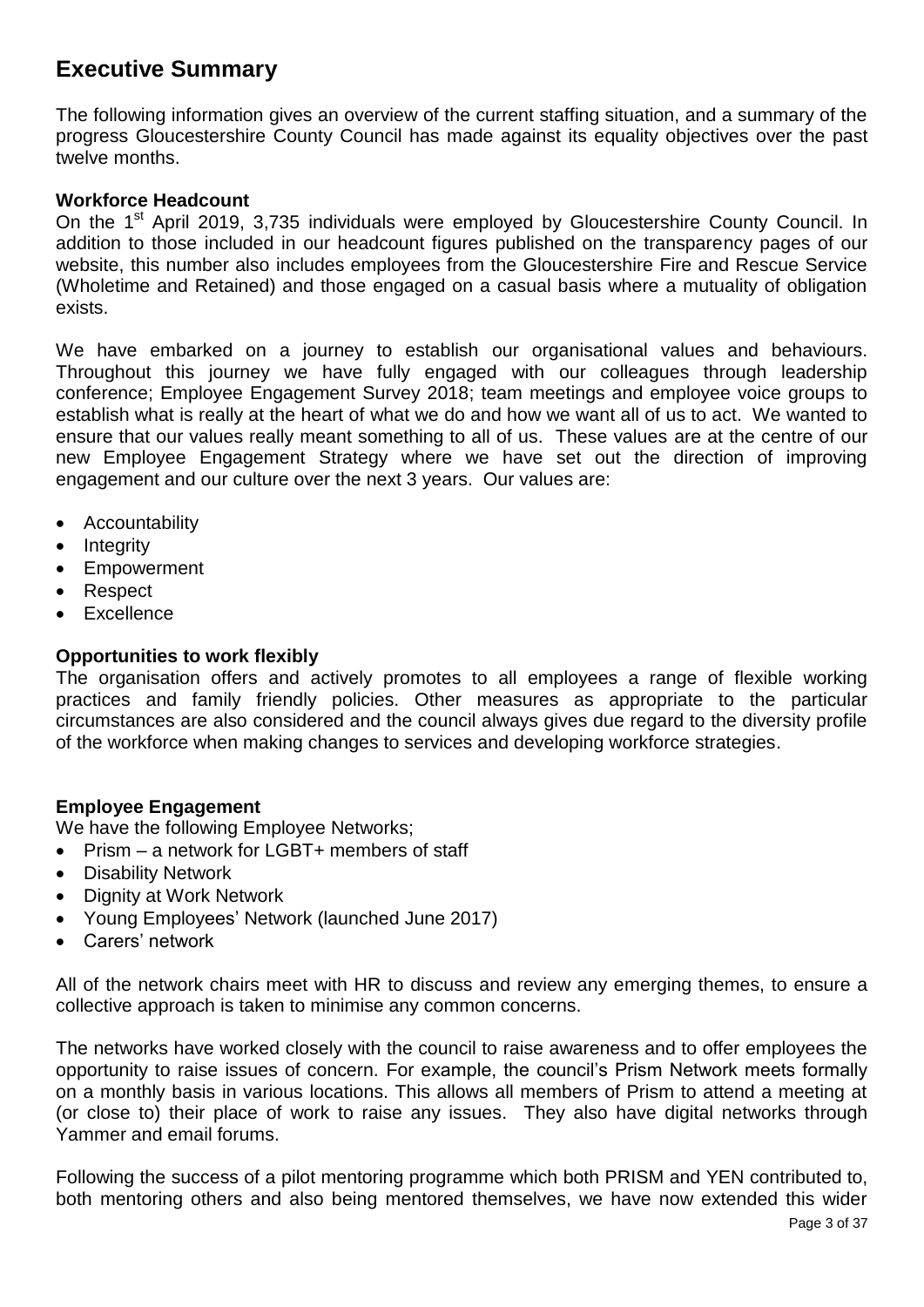across the organisation and as part of our workforce development strategy. The original pilot was initiated by the networks and actively supported by the organisation.

We are in regular contact with the networks and strive to support activities/initiatives that they propose to offer to members, and we encourage the network to raise with us issues of concern so that we can actively work together to agree solutions or approaches.

The Dignity at Work (DAW) network is one of the initial points of contact (alongside line management, Human Resources Advisers or Trade Union representatives), for any employee who believes they are experiencing unacceptable behaviour. DAW Officers are able to listen and offer impartial support to anyone who feels they are experiencing bullying and harassment in the workplace. A DAW Officer can also support staff where allegations of harassment or bullying made against them.

In 2017 we produced a Health and Wellbeing Policy and created a Health and Wellbeing Board to oversee the associated action plan. The Board includes representatives from Occupational Health, Public Health, Human Resources, Health and Safety, Communications and DAW. The key aims of this policy and the associated action plan are to focus key initiatives on physical and mental wellbeing including the national public health campaign of 'One You'. Through the policy the organisation has achieved the Workplace Wellbeing Charter – National Award for England through Health @ Work.

The council provides an Employee Assistance Programme which is available to staff. This offers information and advice including confidential counselling for staff and managers, available 24 hours every day online and by telephone, and covers a wide range of issues such as bereavement, childcare, financial advice and family breakdown.

In addition to our normal occupational health practices we offer professional face to face counselling to staff if the circumstances deem it necessary. We also offer on site counselling support to staff that have experienced a traumatic incident in the work place.

The organisation supports a range of employee led clubs and societies including a mindfulness group; cycling group; walking group; WI; book club; film club and others. These offer employees a range of benefits which support their mental or physical wellbeing at work. We also encourage volunteering to support the Council's Active Communities Policy.

We have a suite of training modules designed to equip our Managers and Leaders with the tools currently required to deliver the Council's agenda and are well underway with out second Aspiring Leaders programme, which also provides a vocational management qualification alongside. We are in the process of developing a management competency framework which will further underpin the behaviours and skills that we require of our managers, aligned with our values, equality standards and safeguarding standards.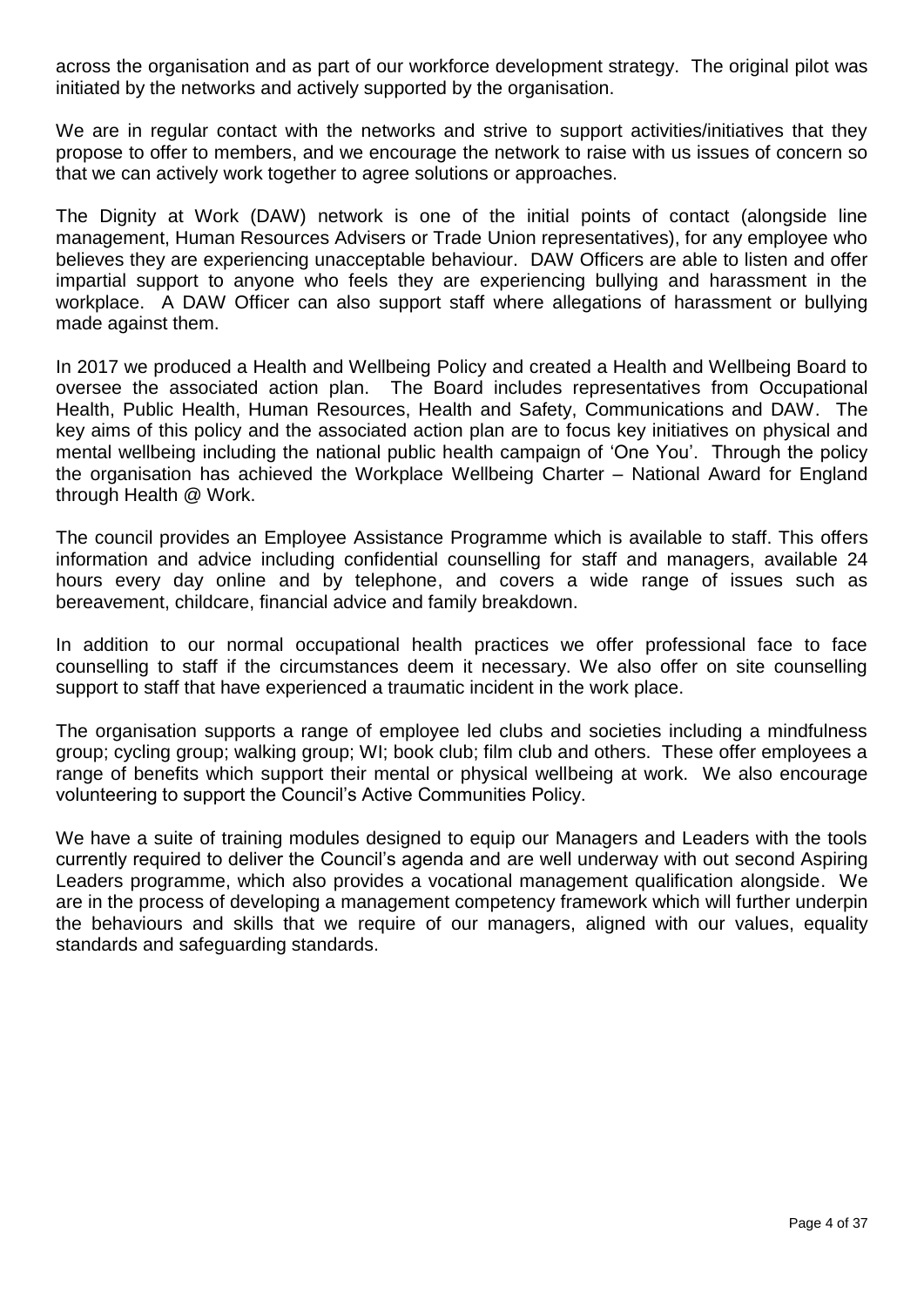# **Key Workforce Findings**

The workforce data and findings have been separated into all of the protected characteristics. There are additional sections of information regarding pay and remuneration, formal procedures, leaver's information, and training and development.

### **Age**

Gloucestershire County Council, like many Local Authorities across the UK, has an older workforce. This is reflective of the populations of both Gloucestershire County and the United Kingdom as a whole which are recognised as having an older age profile.

- The highest proportion of our workforce (34.03%) are aged between 46 and 55;
- 21.98% of the workforce are under 36, and only 43.8% are below 46 years old;
- There has been a slight increase in the proportion of employees aged 25 or under (5.41%) compared to last year (4.89%).
- There has been a very slight increase in the number of employees over 56 (22.17%) compared to last year (21.29%).

#### **What does this tells us?**

There are benefits to both retaining the knowledge and expertise that older, long serving employees offer to the organisation and to enable this we continue to offer flexible approaches to working and phased retirement. The council has attracted younger workers during 2018-19 and the proportion of the workforce over 56 has slightly increased this year indicating that the council will need to continue to both attract younger workers and to try and retain some of the longerserving staff.

The abolition of the default retirement age has seen a trend for the proportion of older workers within the organisation to increase over the past six years, as was anticipated. Nationally, over 30% of all workers are aged 50 and over.

Gloucestershire County Council actively seeks apprentices and offers graduates placements on a development scheme. The graduate programme has also been very well received, with those entering the scheme receiving a wide breadth of experience across the organisation, and securing important strategic roles within the council following completion of the programme. We continue to experience high numbers of applicants to the apprenticeship schemes and have included eight 'school leaver' apprentices to our workforce who will experience 4 x 6 month placements alongside their off-the-job training. We have also expanded apprenticeships to include higher levels of study for existing employees. Our approach to 'grow your own' has also included the development of degree level apprenticeships and the Social Worker Academy which will be launched during May 2019.

Whilst there is no age restriction on applications for apprentices and graduates they traditionally attract a younger applicant. This encourages the development of the workforce in the lower age brackets.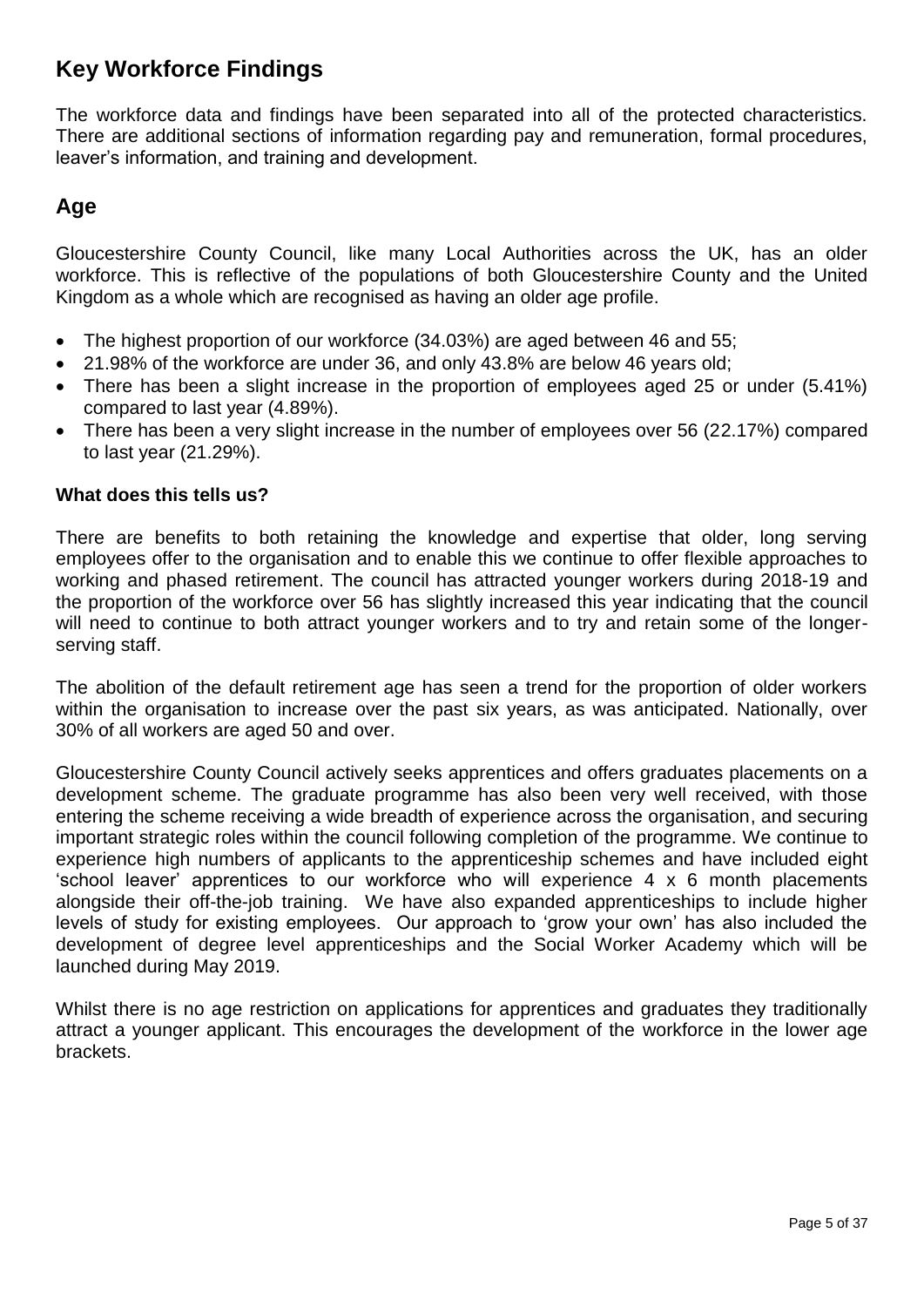# **Disability**

- The number of employees declaring a disability stood at 4.44%, inline with (4.43%) last year.
- The highest proportion of disabled employees was aged 46-55 (30.53%).
- A higher proportion of the male workforce (7.16%) have declared a disability, compared to (3.28%) of female workers.
- 3.86% of all leavers identified as disabled.

#### **What does this tells us?**

The most recent (2011) Census revealed that 9% of all people in Gloucestershire aged between 16 and 64 consider themselves to have a disability, with 3.54% reporting that their activities were limited 'a lot' and 5.46% reporting that their activities were limited 'a little'. Whilst there are no comparable statistics available for the whole of the public sector, the latest equality report from the Department of Work and Pensions (DWP) quote 7% of staff as declaring a disability. Therefore, we can see that the numbers of staff who have declared a disability within our workforce is considerably less (4.44%). It is difficult to know whether this is due to the council employing a lower proportion of disabled staff, or due to low declaration rates (currently 20.94% of staff have not declared a disability status). We are taking action to try and improve the levels of information and to include a 'prefer not to say' option.

The Council has maintained Disability Confident Level 2 status. We are committed to supporting and developing all staff and appointing the best person for the job. We are keen to enable employees who become disabled to remain in work by providing all possible reasonable adjustments to their working environment or to how they carry out their duties. We continue to ensure that where a disabled applicant meets the minimum selection criteria for a job, they will be invited to interview. We also offer supported employment for employees with a disability through Gloucestershire Industrial Services (GIS) and continue our membership to Mindful Employer.

The council recognises that mental health is an important factor in the well-being of its staff and in managing absence. Mental health can be a difficult subject to openly discuss and inequalities in provision can exist where the subject is not actively managed or talked about. The council continues to sign up to the Mindful Employer Charter and has run a number of 'Mental Health Lite' training workshops; increased the information on Staffnet with regards to supporting yourself, colleagues and as a manager with stress; and implemented a Health and Wellbeing Policy.

### **Gender Reassignment**

We continue to have employees who have declared themselves transgender. As with last year this figure is low, and disclosing the data in this report could lead to the illegal identification of individuals. It is not currently possible for employees to update their gender reassignment status on the SAP self-service system. Staff can, however, identify as being transgender on the e-Recruit system at the time of job application. The organisation continues to try to positively address transgender issues in the workplace through partnership working, with local and regional transgender networks. Gloucestershire County Council is committed to providing a productive, comfortable, supportive and, most importantly, safe environment for transgender employees, before, during and after transition.

In 2018 we implemented a new Transgender Policy following consultation with our Prism network. We have also worked in collaboration with Stonewall and are now reviewing the language within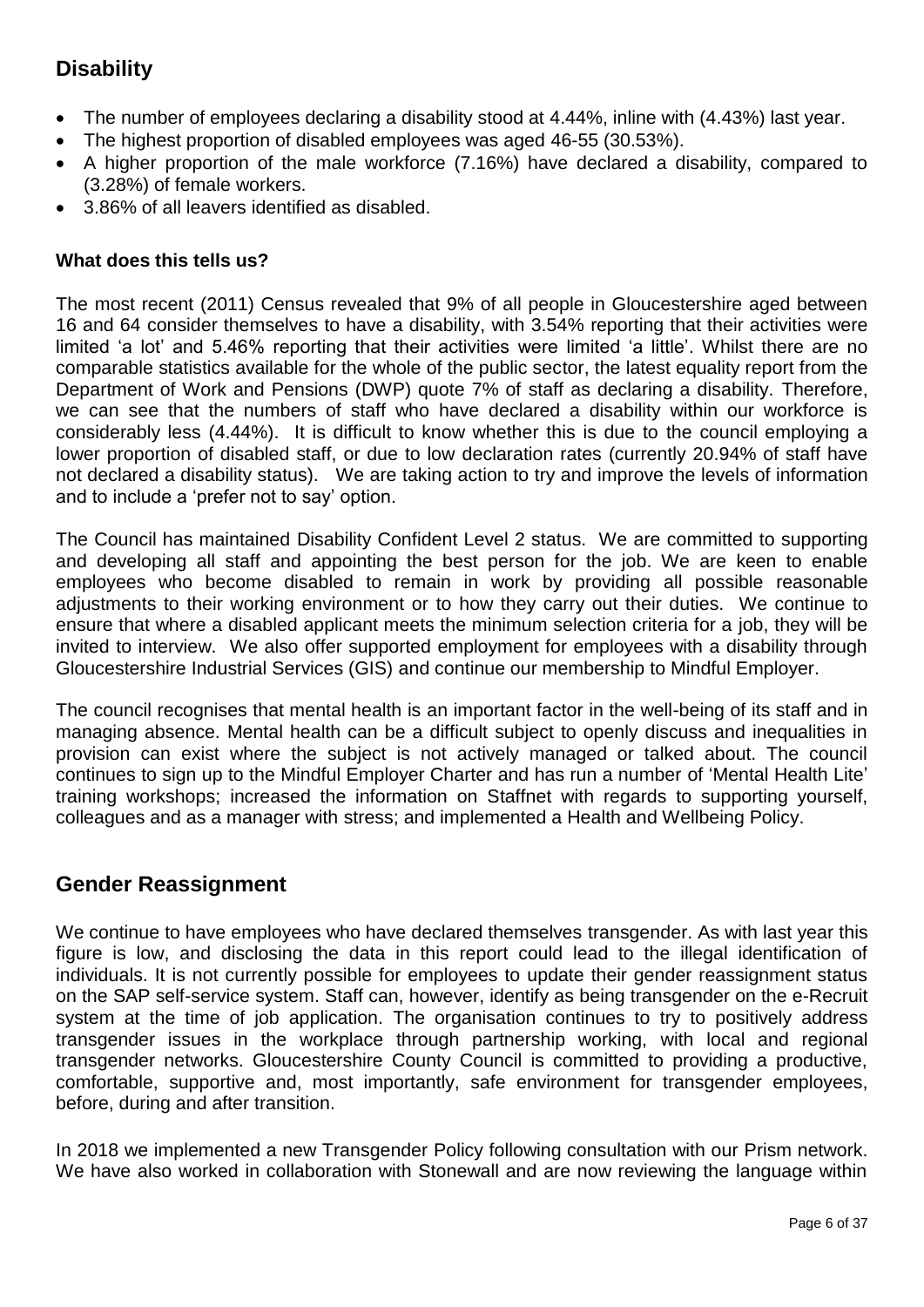our policies during the rolling review programmes to ensure that language used is gender neutral where appropriate.

### **Marriage and Civil Partnership**

 27.15% of our workforce has indicated their marital status; however of this 6.67% have stated that they do not wish to disclose that information.

#### **What does this tells us?**

We continue to encourage all employees to update their equalities information on the SAP selfservice system to enable us to develop our policy approaches with the fullest possible information about the make-up of our workforce and to ensure that discrimination does not take place.

### **Pregnancy and Maternity**

- During the period 1<sup>st</sup> April 2018 31<sup>st</sup> March 2019, a total of 142 employees took maternity leave.
- Seven employees chose not to return following maternity leave.

#### **What does this tells us?**

Return rates remain high, and we feel this reflects the wide range of flexible working opportunities available and the support we offer to managers to successfully manage the return to work of an employee from maternity leave. We will continue to monitor the numbers and make-up of non returners.

#### **Race**

The categories used by Gloucestershire County Council to reflect Race are in line with those used by the Office of National Statistics (ONS). However, for publishing purposes we have grouped some categories together so as not to inadvertently identify anyone.

- The majority of employees (83.61%) have declared their race.
- 89.91% of the workforce has declared as being White British. Gloucestershire County as a whole, is 92% White British (Source: ONS s001 Census)
- The estimated BAME (Black, Asian and Minority Ethnic) population from Gloucestershire is 4.7%. The proportion of council employees from a BAME background is 5.57% compared to 4.27% last year.

#### **What does this tell us?**

The workforce of Gloucestershire County Council is increasingly reflecting the community it represents. We also need to consider and ensure that the diversity of those accessing our services, particularly social care services, is reflected in the diversity of the employees in these areas. Where there is a disparity in these numbers, initiatives can be put in place to attract, retain and develop employees from different backgrounds to allow us to continuously improve the quality of the services we offer to the population of Gloucestershire.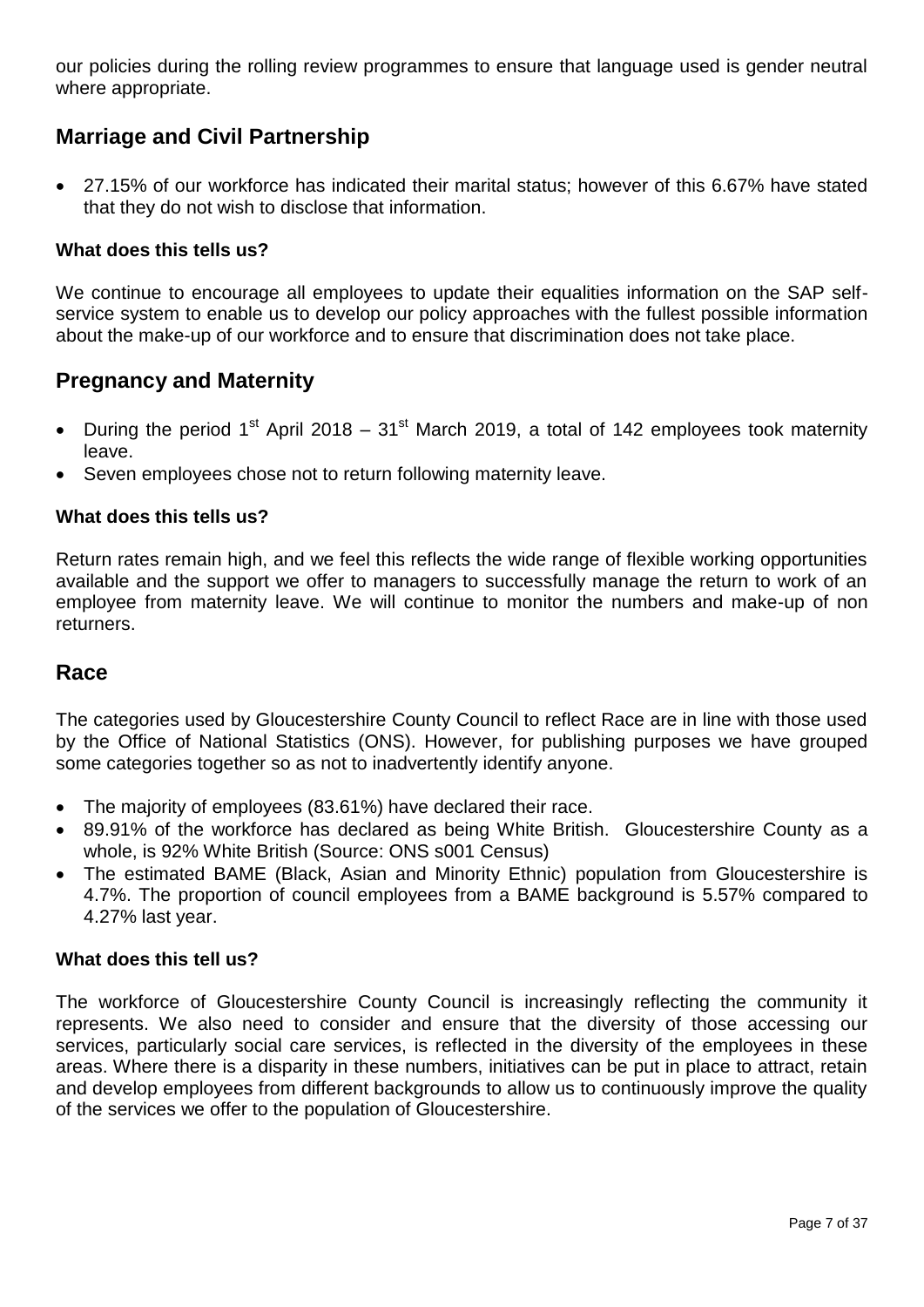## **Religion and Belief**

This is the fifth year that we have been able to report on the religious beliefs of the workforce.

 25.81% of employees have declared their religious denomination, of these 11.31% have declared 'rather not state'

#### **What does this tells us?**

We offer all employees the use of dedicated quiet rooms to pray and reflect. Religious holidays are recognised and actively promoted, through internal communications. Employees are allowed time off for specific holidays, through both traditional bank holidays for Christian festivals, and the provision of special leave for observers of other faiths.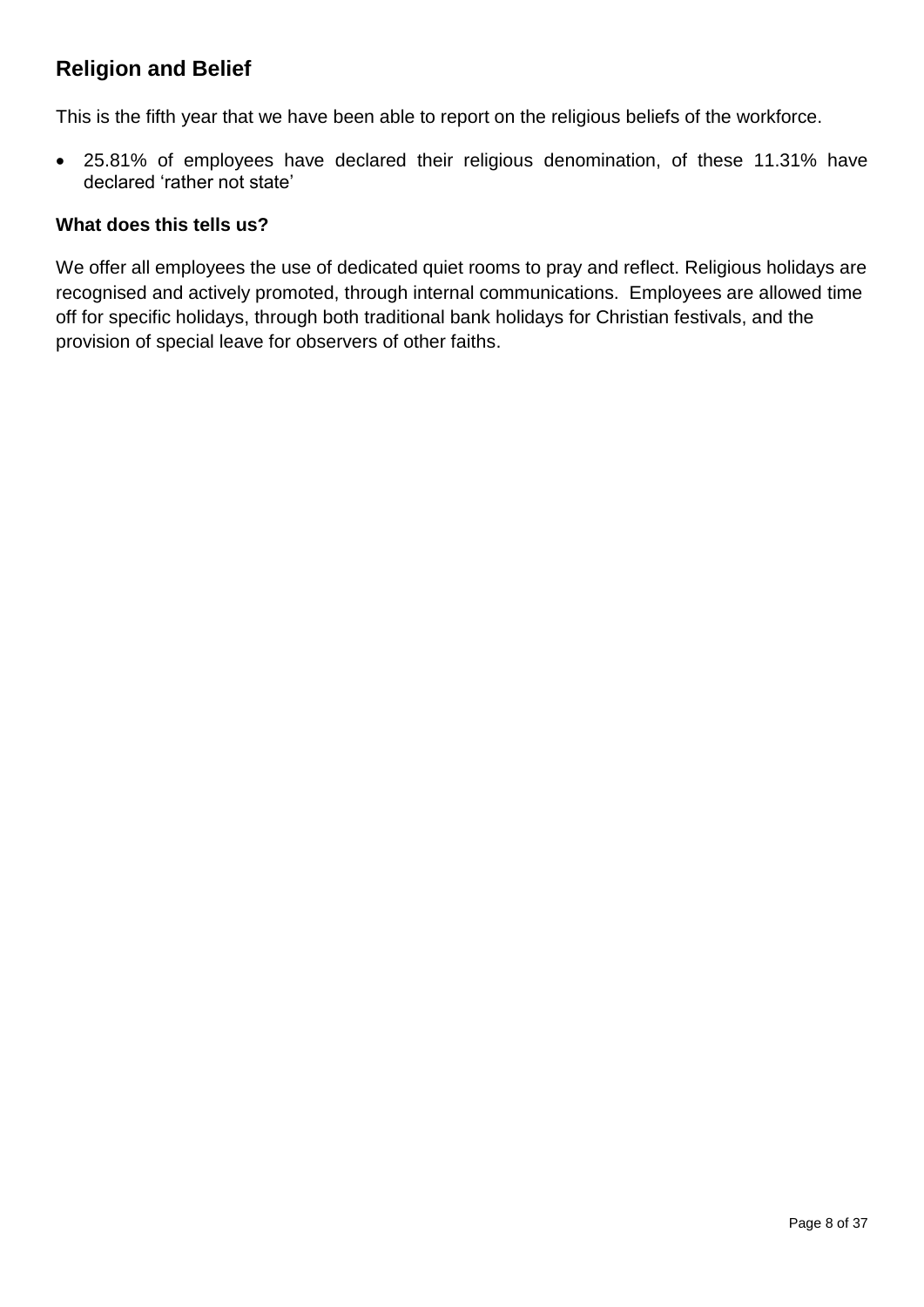### **Sex/Gender**

The British labour market continues to be characterised by a high level of occupational segregation, women make up 83% of people employed in personal services and over 40% of female jobs compared with 15% of male jobs are in the public sector.

- 69.53% of the council's workforce is female.
- This is a sharp contrast to the national workforce profile, where only 47% of all people in employment are female;
- However, this correlates with the national profile for Public Sector workers two thirds of the total workforce in public roles is female;
- Of female employees, 54.49% work on a full-time basis compared to 45.51% who work parttime. This is in contrast to male employees, of whom 76.89% work full-time and 23.11% work part-time.
- The majority of those employees in senior management positions are female (66.49%).

#### **What does this tells us?**

There is a very high proportion of female employees in the organisation; much higher than the workforce profile of the UK as a whole, where fewer women than men are employed. This is reflective of both the nature of the work undertaken by the organisation, much of which has traditionally appealed to females rather than males, and the flexible working opportunities offered by the council. These help us to attract and retain female employees who may otherwise have chosen to leave employment altogether, particularly when childcare is considered. These figures also suggest that other benefits offered by the organisation, in particular the Childcare Vouchers scheme, helps us to appeal as an employer to both female and male workers with parental responsibilities.

66.49% of senior managers are female, reflective of the fact that a significant proportion of our employees are female. Our female senior managers are employed in roles across the organisation.

#### **Sexual Orientation**

- 47.66% of the workforce has provided us with sexual orientation monitoring information.
- 4.93% of staff opted not to disclose their sexual orientation and declaring 'rather not state'.
- From last year, there have been increases in the number of employees identifying as Lesbian (0.91% to 1.18%); Gay (1.30% to 1.85%); and slight decreases as Bisexual (0.71% to 0.67%); and Heterosexual (86.71% to 85.96%).

#### **What does this tells us?**

We will seek to continuously improve our information by encouraging our employees to provide sensitive monitoring information such as sexual orientation over the next year and beyond, further engaging our LGBT+ network to reinforce the confidentiality of the information. We are actively working towards redeveloping and maintaining our membership of Stonewall.

#### **Pay and Remuneration**

It is difficult to report on this across all protected groups, especially where numbers are low and individuals are identifiable, but also where return rates are relatively small. Four of the characteristics that we are able to report on, Gender, Race, Sexual Orientation and Disability, are highlighted below.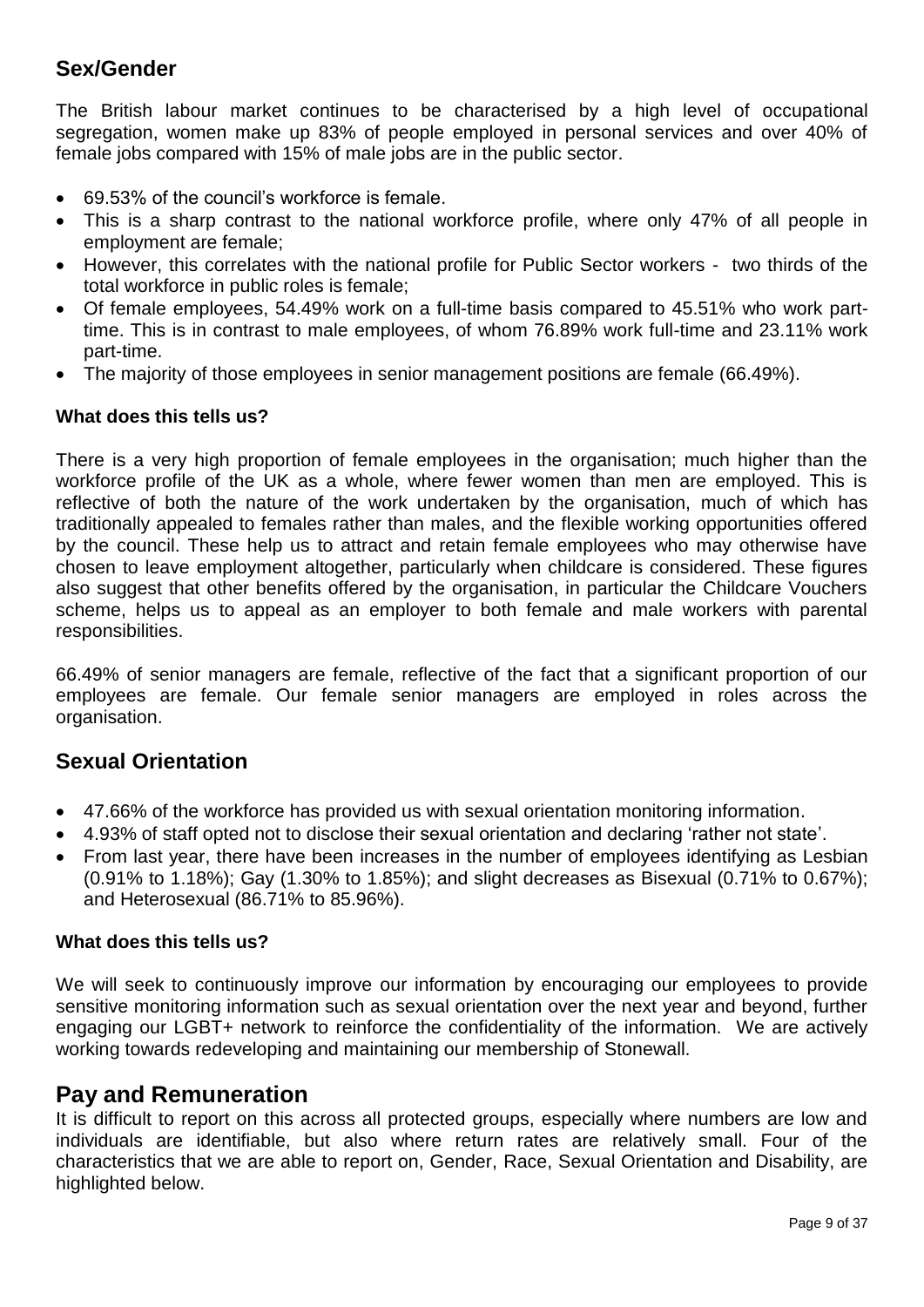- **1. Gender -** Women are well represented across all grades which includes 66.49% at senior management level. We view this as a positive indication that women have the opportunity to progress to senior levels in the organisation.
- **2. Race -** Representation remains low at very senior management level but proportionate through the other grades, including across managerial roles.
- **3. Sexual Orientation -** There is proportional representation across all grades of employees who have disclosed their sexual orientation. We will continue to work closely with our Prism Network and Stonewall to ensure our practices and policies are fully inclusive, regardless of sexual orientation.
- **4. Disability**  There is representation of disabled employees across the grading structure but the majority are within grade B. This is due to the supported employment scheme that we run within Gloucestershire Industrial Services (GIS) which supports those with disabilities, predominantly learning disabilities, into paid employment.

#### **Leavers**

- 389 individuals left Gloucestershire County Council between 1<sup>st</sup> April 2018 and 31<sup>st</sup> March 2019, compared to 405 between  $1<sup>st</sup>$  April 2017 and 31 $<sup>st</sup>$  March 2018.</sup>
- Voluntary leavers, through resignations and retirements, accounted for the majority of leavers in the period (78%) overall compared to 76% last year.

#### **What does this tells us?**

The highest proportion of leavers was in the 46-55 age group (25.45% of all leavers).

### **Formal Procedures**

The term formal procedures refers to the council's procedures to manage sickness absence, performance levels (capability) and conduct.

The council takes a proactive approach to support employees who are unwell to return to work and to support managers to facilitate this. The council has a dedicated HR advice line (Contact Us) and Occupational Health Unit as well as an Employee Assistance Programme and proactively engages with managers to support them through this process. Relevant policies and procedures are supplemented by Manager Guidance Notes which contain practical advice regarding common scenarios and ways to proactively manage the process.

54 employees were subject to formal action by the council, which is slightly less than the 59 last year.

As part of our approach to proactively deal with potential grievance cases we offer mediation provided by internally qualified colleagues in HR. This route is a voluntary, stand alone process and may not halt the process of other formal procedures but it is an opportunity to address issues informally between the parties concerned.

### **Training and Development**

Attendance on our formal training courses is generally proportionate to the make-up of the workforce across all protected characteristics.

Further equalities data is provided within the key workforce findings section of this report.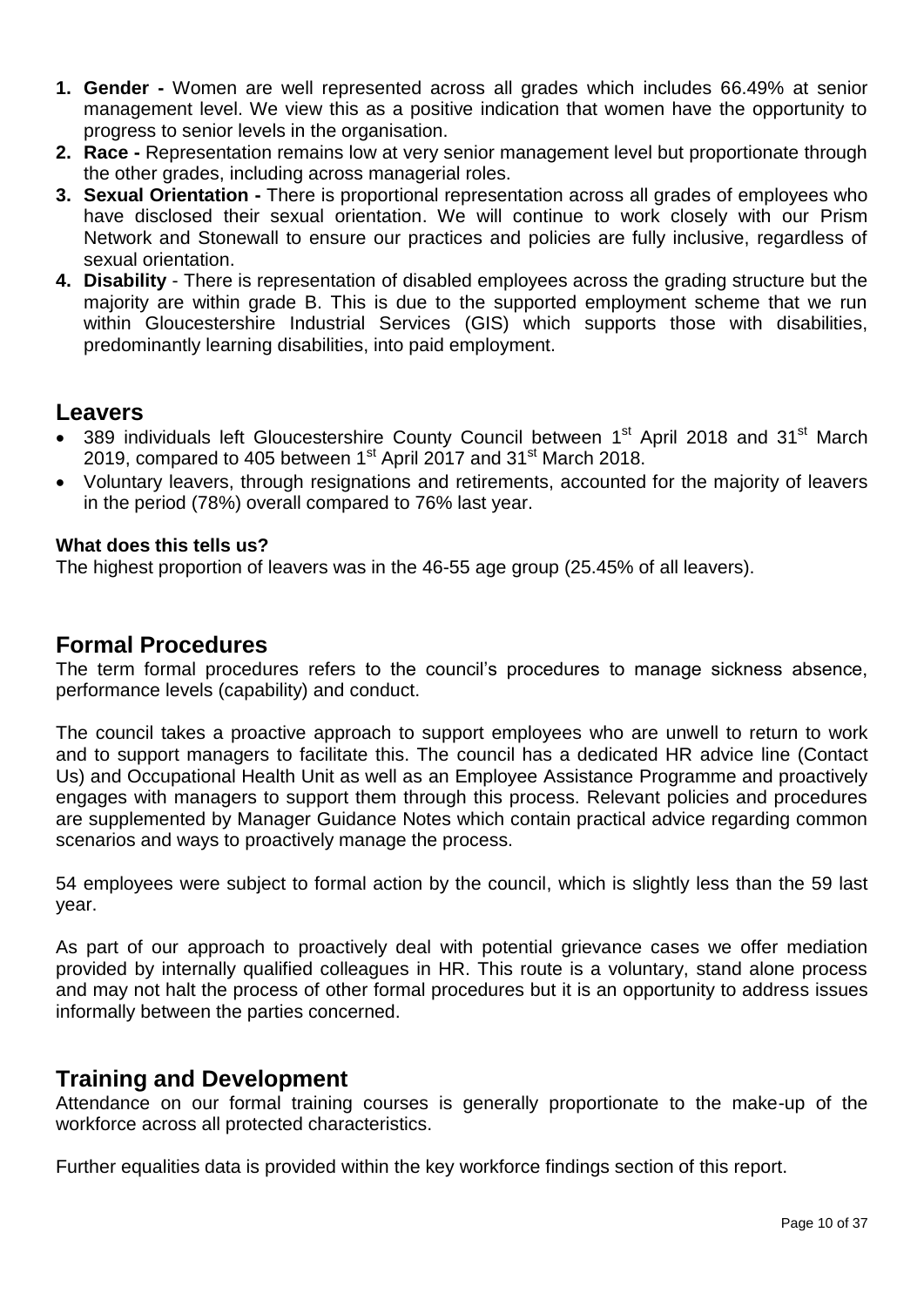# **Equalities Data**

The following charts and tables provide a detailed breakdown of the council's workforce. In order to comply with data protection and where the figures in the data are low we have recognised that it may be possible to identify individuals. In these circumstances the data has been replaced with a \*.

Where the data indicates an "unstated" response this means that an individual has not provided the council with a response. Where the response is "rather not say" the individual has chosen not to disclose the information.

We currently monitor all protected characteristics but so as not to unintentionally identify anyone we do not publicly report on all data but use it for monitoring and positive action initiatives.

For the purposes of reporting we have chosen to present our data using percentages and not specific numbers as in some cases the sharing of specific numbers would mean that a small group of people could be easily identified. It is important to point out that when using percentages, that relate to a small number of people, the percentage itself may appear large but the actual number of staff may be small.

Unless otherwise stated when referring to the population of Gloucestershire that this refers to the whole population not just working age individuals.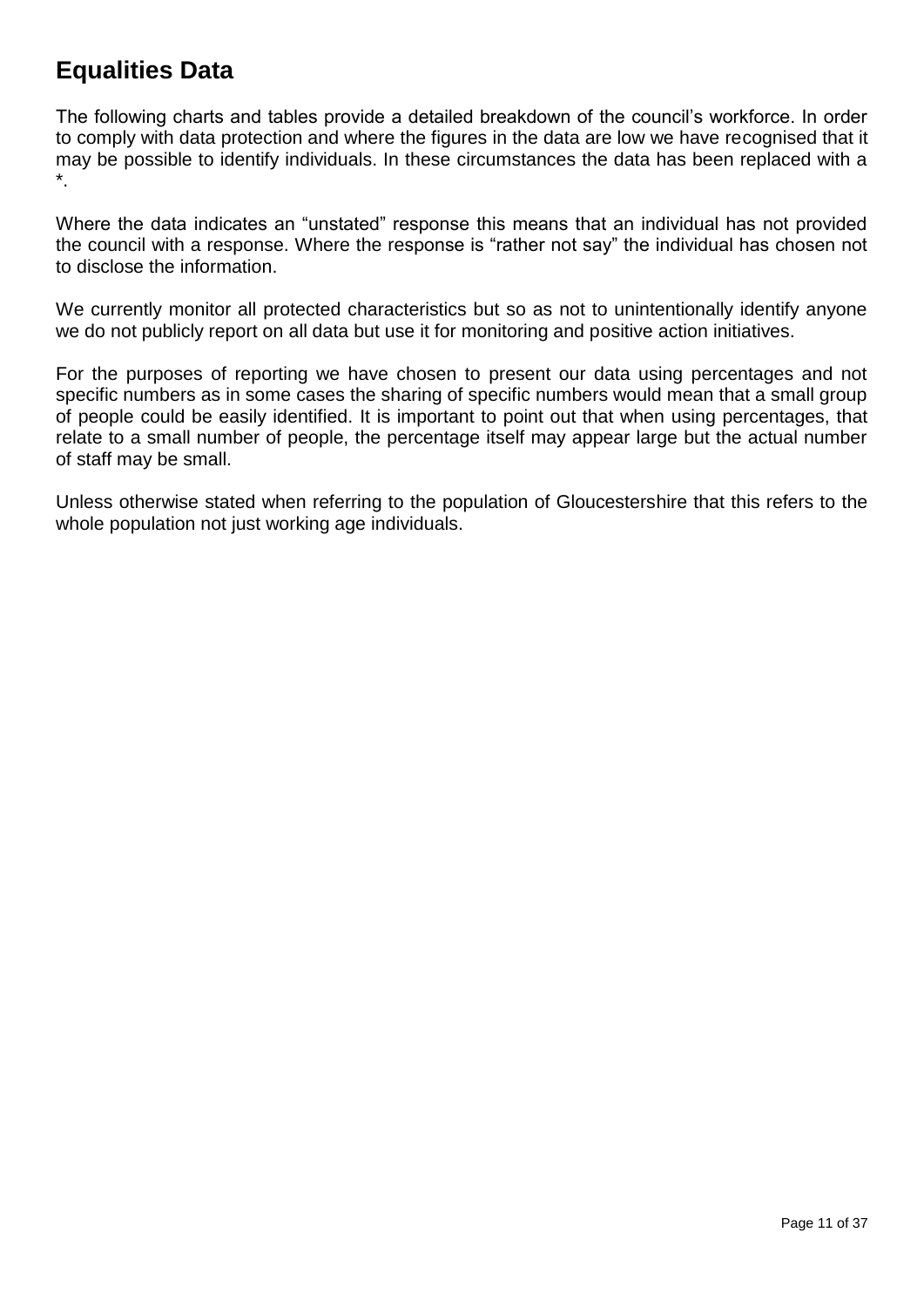# **Age**

Gloucestershire County Council continues to have an older workforce, reflecting the demographic of the population, and the national workforce trend. However, there has been an increase in the proportion of younger workers employed within the organisation, which has given the council a slightly younger age profile overall.



| <b>AGE</b>         | <b>Percentage of Workforce</b> | <b>Working Age Population</b><br>of Gloucestershire* |
|--------------------|--------------------------------|------------------------------------------------------|
| $16 - 25$          | 5.41%                          | 17.94%                                               |
| 26-35              | 16.57%                         | 18.41%                                               |
| $36 - 45$          | 21.82%                         | 19.70%                                               |
| 46-55              | 34.03%                         | 23.95%                                               |
| $56+$              | 22.17%                         | 20.01%                                               |
| <b>Grand Total</b> | 100.00%                        | 100.00%                                              |

*\*Please note: to make the figures comparable, Gloucestershire residents under the age of 16 and those over the age of 65 have not been taken into account.*

There is a slightly higher proportion of part time workers amongst older workers which may reflect a preference on their part to refrain from full time work at that time in their lives and it may be reflective of the take up of flexible working opportunities that we offer. There is also the option of flexible retirement once an employee reaches the age of 55.



 $I$ FT  $N$ PT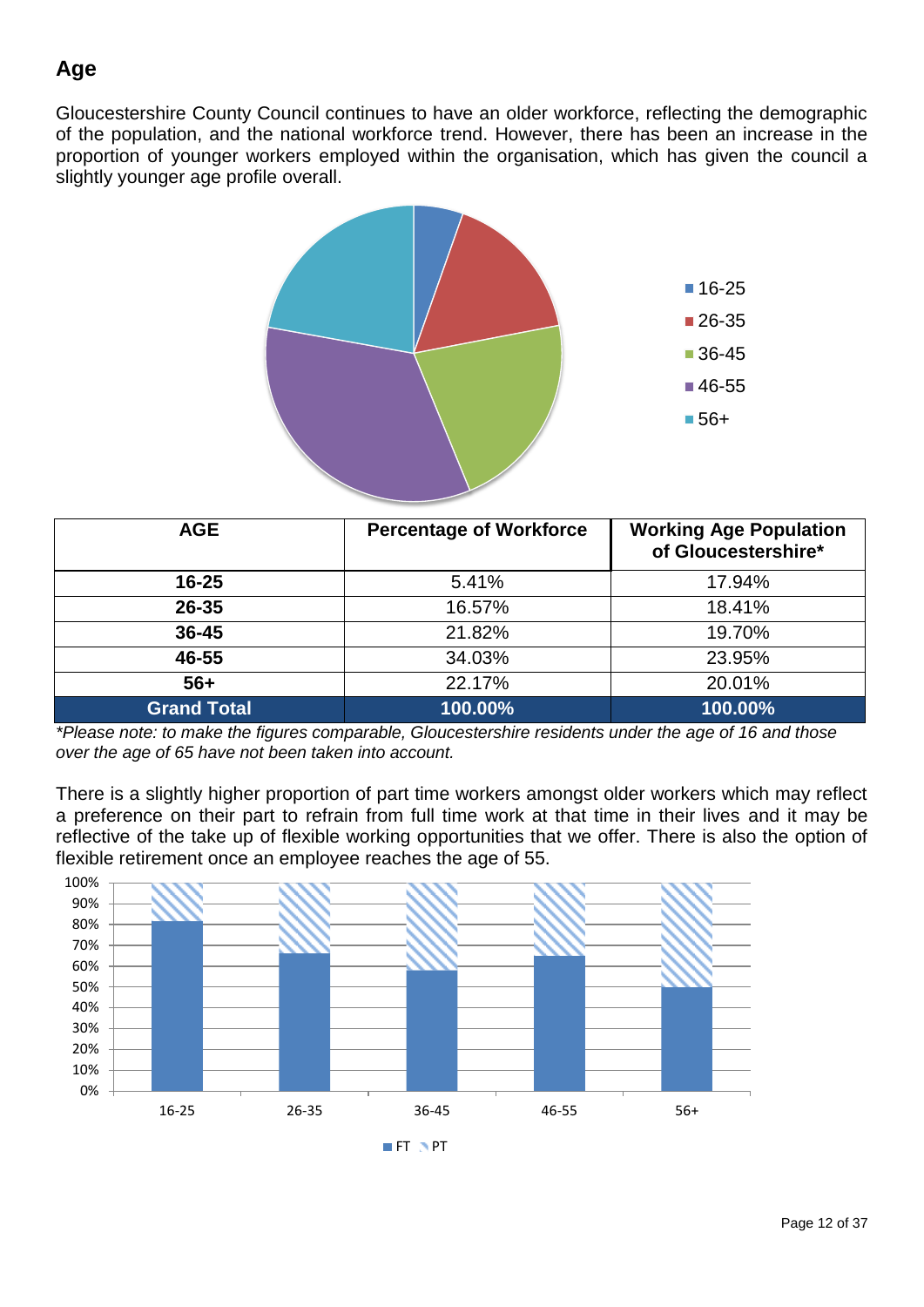# **Disability**

Compared to the population of the county, the proportion of employees declaring a disability is lower.



| <b>DISABILITY</b>       | Percentage of<br><b>Workforce</b> | <b>Population of</b><br>Gloucestershire |
|-------------------------|-----------------------------------|-----------------------------------------|
| <b>Disabled</b>         | 4.44%                             | 16.71%                                  |
| <b>Not Disabled</b>     | 95.56%                            | 83.29%                                  |
| <b>Workforce stated</b> | 79.06%                            | $\overline{\phantom{0}}$                |
| <b>Unstated</b>         | 20.94%                            | $\overline{\phantom{a}}$                |
| <b>Grand Total</b>      | 100.00%                           | 100.00%                                 |

There has been a reduction in the proportion of male employees who have declared a disability, down from 7.62% last year to 7.16% this year. There has been an increase in female staff declaring a disability, up from 3.08% last year to 3.28%. Conversely across the whole workforce, there has been a significant increase in the proportion of both sexes declaring their disability status compared to last year.

| <b>DISABILITY BY GENDER</b> | <b>Female</b> | <b>Male</b> |
|-----------------------------|---------------|-------------|
| <b>Disabled</b>             | 3.28%         | 7.16%       |
| <b>Not Disabled</b>         | 96.72%        | 92.84%      |
| <b>Stated</b>               | 79.82%        | 77.33%      |
| <b>Unstated</b>             | 20.18%        | 22.67%      |
| <b>Grand Total</b>          | 100.00%       | 100.00%     |





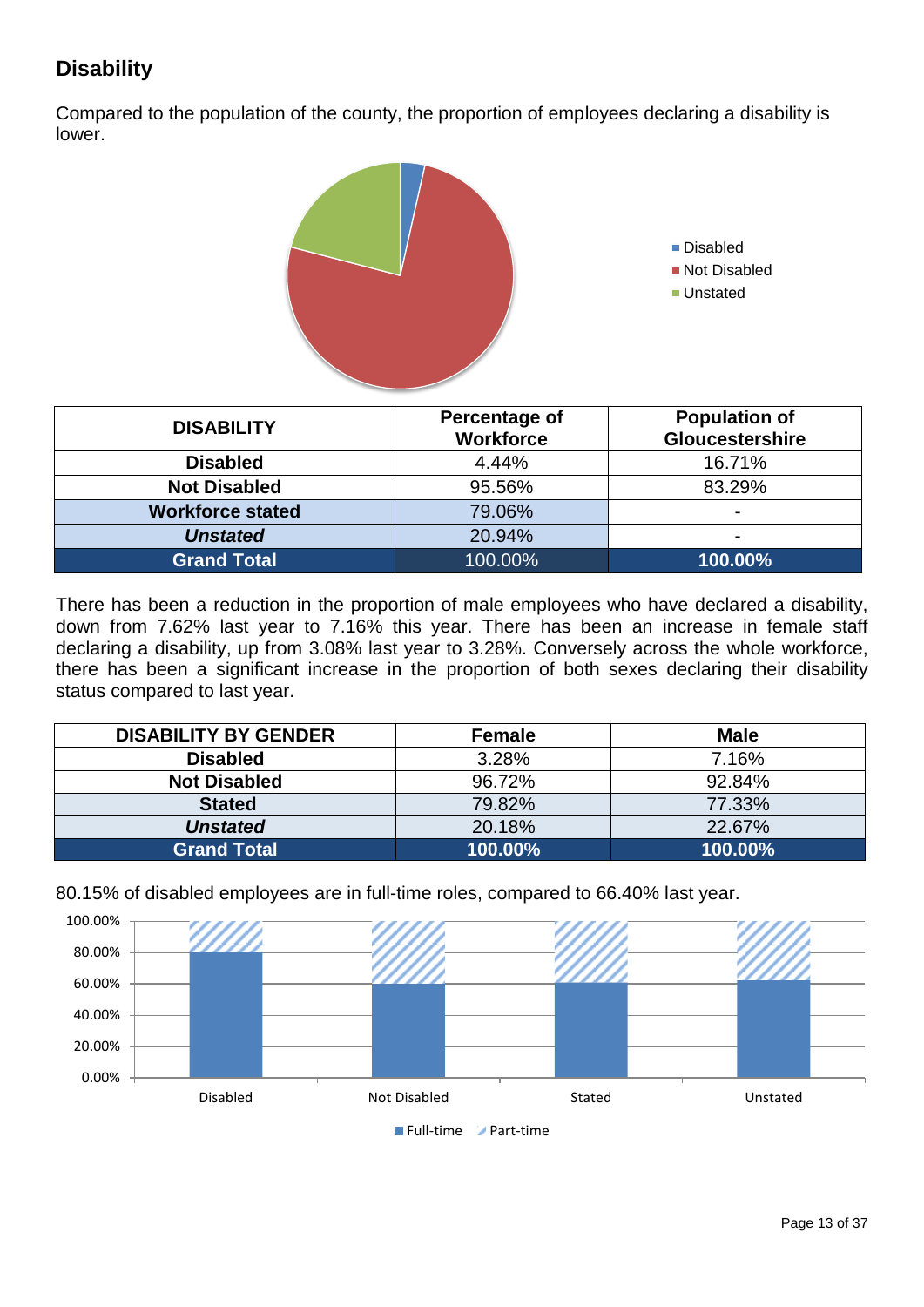| <b>DISABILITY BY WORKING HOURS</b> | <b>Full-time</b> | <b>Part-time</b> | <b>Grand Total</b> |
|------------------------------------|------------------|------------------|--------------------|
| <b>Disabled</b>                    | 80.15%           | 19.85%           | 100.00%            |
| <b>Not Disabled</b>                | 60.13%           | 39.87%           | 100.00%            |
| <b>Stated</b>                      | 61.02%           | 38.98%           | 100.00%            |
| <b>Unstated</b>                    | 62.40%           | 37.60%           | 100.00%            |

Disabled employees are represented across all age ranges, with a slightly higher proportion aged 46-55.

| <b>DISABILITY BY AGE BRACKET</b> | $16 - 25$ | 26-35 | $36 - 45$                         | 46-55 | $56+$  | <b>Grand Total</b> |
|----------------------------------|-----------|-------|-----------------------------------|-------|--------|--------------------|
| <b>Disabled</b>                  | $5.34\%$  |       | 15.27% 24.43% 30.53% 24.43%       |       |        | 100.00%            |
| <b>Not Disabled</b>              |           |       | 4.46%   14.17%   21.55%   36.50%  |       | 23.32% | 100.00%            |
| <b>Stated</b>                    | $4.50\%$  |       | 14.22% 21.67% 36.23%              |       | 23.37% | 100.00%            |
| <b>Unstated</b>                  |           |       | 8.82% 25.45% 22.38% 25.70% 17.65% |       |        | 100.00%            |

### **Gender Reassignment**

We have identifiable representation but as this is a low percentage we will not disclose the number in this report so as to avoid illegally identifying anyone. We consider disclosure a positive step and will be looking at the recent guidance on gender reassignment and recruitment.

At present, it is not possible for employees to record transgender status on our SAP system, so the small amount of information we have has come from our e-recruit system. However, this is something we are attempting to rectify in order to increase the disclosure rates in future reports.

Estimates of gender variant people (individuals who identify as a gender other than their natal gender) over the age of 16 in Gloucestershire is estimated at between 0.6% and 1% (Source: Gender identity Research and Education Society (2011) The Number of Gender Variant People in the UK – Update 2011 applied to Mid 2016 Population Estimates ONS for people aged 16 and over).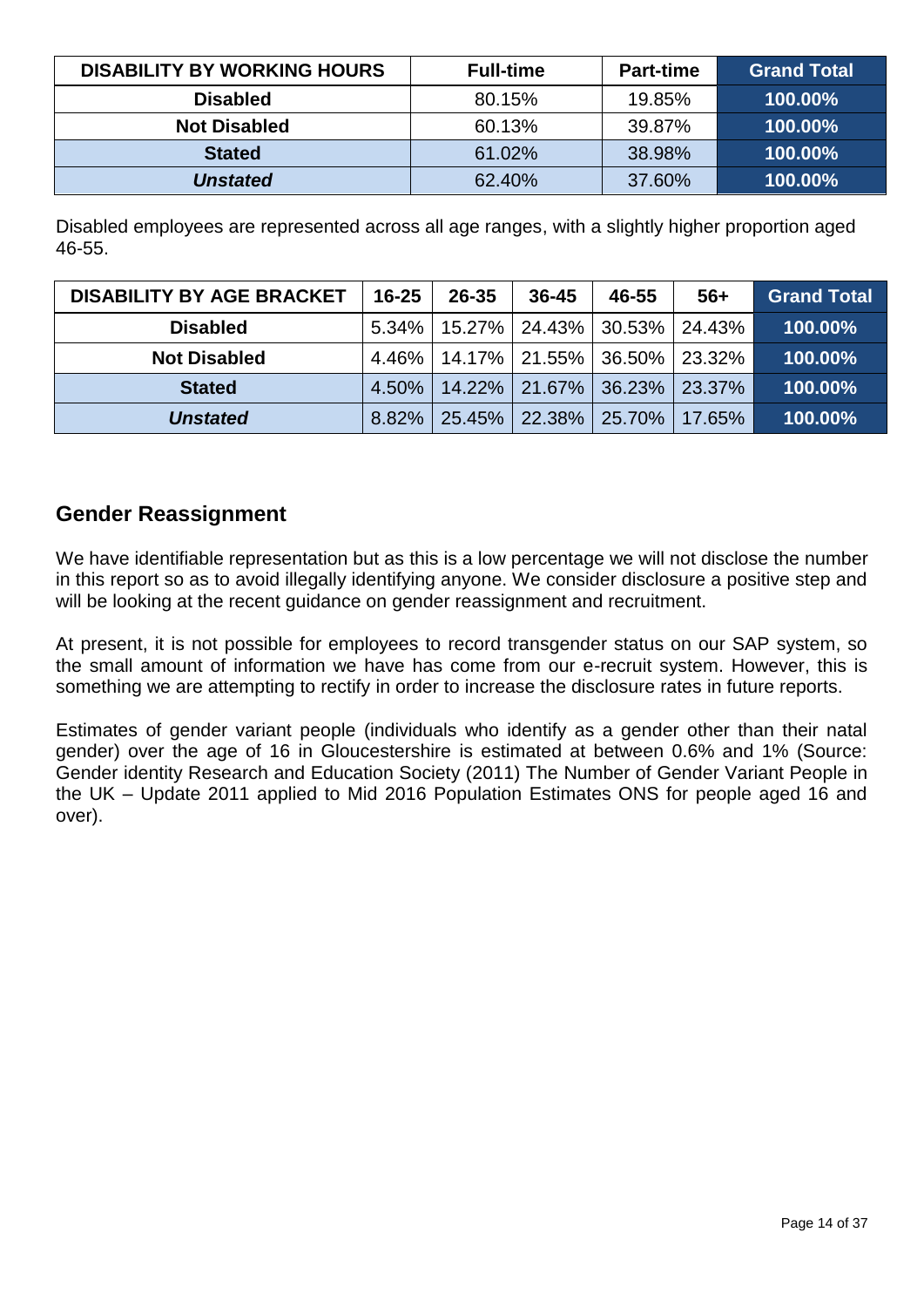### **Marriage and Civil Partnership**

33.12% of staff have disclosed their marital status, of these 6.47% preferred to declare 'rather not state'. Each marital status option has a lower proportion than the county population, except married/civil partnership where 56.75% of the workforce has disclosed their marital status. However, the 66.88% of staff who have not given their marital status may account for some or all of this.



| <b>MARITAL STATUS</b>                       | Percentage of<br><b>Workforce</b> | <b>Population of</b><br><b>Gloucestershire</b> |
|---------------------------------------------|-----------------------------------|------------------------------------------------|
| <b>Divorced/Dissolved Civil Partnership</b> | 6.47%                             | 9.50%                                          |
| <b>Married/Civil Partnership</b>            | 56.75%                            | 50.50%                                         |
| <b>Separated</b>                            | 1.70%                             | 2.30%                                          |
| <b>Single/Never Married</b>                 | 28.05%                            | 30.50%                                         |
| <b>Widowed</b>                              | 0.57%                             | 7.20%                                          |
| <b>Rather not state</b>                     | 6.47%                             |                                                |
| <b>Workforce stated</b>                     | 33.12%                            |                                                |
| <b>Unstated</b>                             | 66.88%                            | -                                              |
| <b>Grand Total</b>                          | 100.00%                           | 100.00%                                        |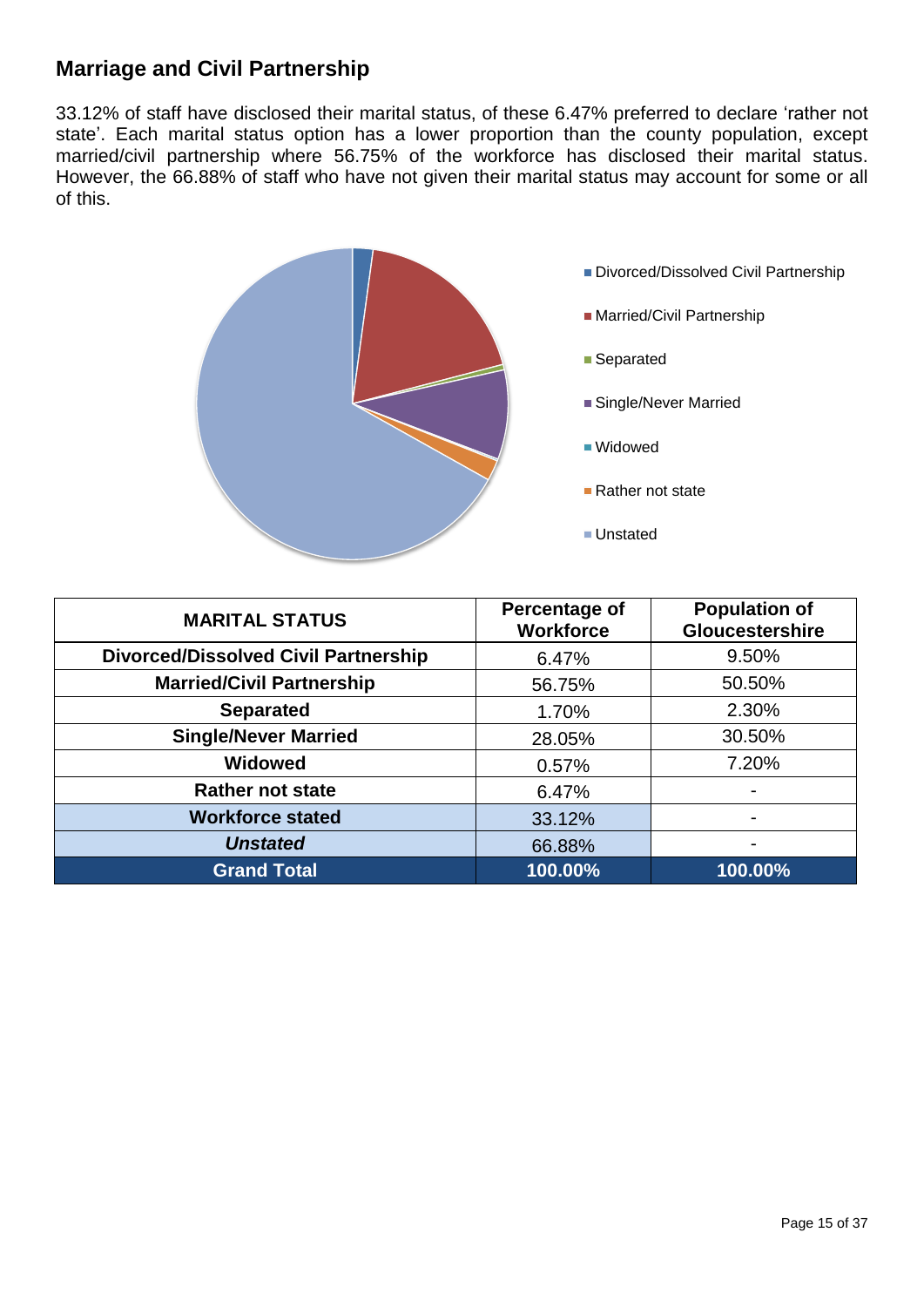### **Race**

The categories reported on reflect the high level categories used by the Office for National Statistics (ONS). Information has been disclosed at this level to ensure that individuals cannot be identified where figures may be low.

The proportion of workers from a BAME background (5.57%) has increased slightly from last year (4.27%). The proportion of staff not declaring an ethnicity has decreased from 18.48% last year to 16.39% this year.

Within staff from a BAME background, there has been an increase of Asian, Black and mixed race employees, but a decrease of staff declaring any other ethnic origin.



| <b>RACE</b>             | Percentage of<br><b>Workforce</b> | <b>Population of</b><br>Gloucestershire |
|-------------------------|-----------------------------------|-----------------------------------------|
| Asian                   | 2.02%                             | 2.10%                                   |
| <b>Black</b>            | 1.67%                             | 0.90%                                   |
| <b>Mixed</b>            | 1.31%                             | 1.50%                                   |
| <b>Other</b>            | 0.58%                             | 0.20%                                   |
| <b>White British</b>    | 89.91%                            | 91.60%                                  |
| <b>White Other</b>      | 4.51%                             | 3.90%                                   |
| <b>Workforce stated</b> | 83.61%                            |                                         |
| <b>Unstated</b>         | 16.39%                            |                                         |
| <b>Grand Total</b>      | 100.00%                           | $100.00\%$                              |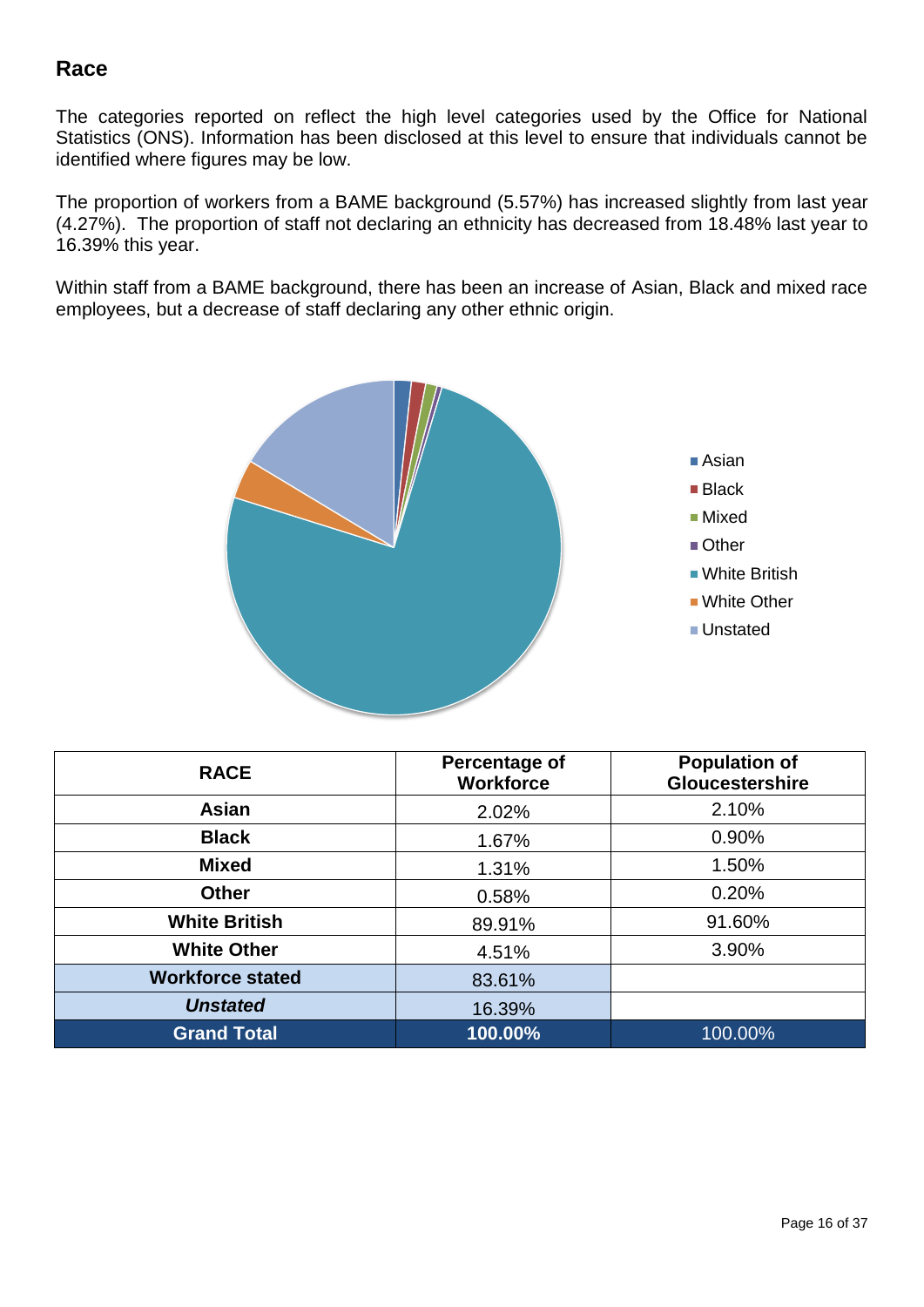68.97% of all BAME employees are female, slightly lower than the gender profile of the organisation as a whole, and a decrease of 5.03% from last year.

| <b>RACE BY GENDER</b>   | <b>Percentage of Workforce</b> |             |  |  |
|-------------------------|--------------------------------|-------------|--|--|
|                         | <b>Female</b>                  | <b>Male</b> |  |  |
| <b>Asian</b>            | 1.87%                          | 2.35%       |  |  |
| <b>Black</b>            | 1.74%                          | 1.50%       |  |  |
| <b>Mixed</b>            | 1.23%                          | 1.50%       |  |  |
| <b>Other</b>            | 0.64%                          | 0.43%       |  |  |
| <b>White British</b>    | 89.90%                         | 89.95%      |  |  |
| <b>White Other</b>      | 4.62%                          | 4.28%       |  |  |
| <b>Workforce stated</b> | 84.25%                         | 82.16%      |  |  |
| <b>Unstated</b>         | 15.75%                         | 17.84%      |  |  |
| <b>Grand Total</b>      | 100.00%                        | 100.00%     |  |  |

30.46% of our BAME workforce work part-time, compared to 34% last year.



The table below shows that BAME groups continue to be represented across all age ranges. Compared to last year, there have been increases in the proportion of BAME background staff within the 16-25; 26-35; and 56+ age brackets, and with decreases in the proportion of BAME background staff within both the 36-45 and 46-55 age brackets. The greatest proportion of BAME workers fall into the 46-55 age category.

| <b>RACE BY AGE BRACKET</b> | $16 - 25$ | 26-35  | 36-45  | 46-55  | $56+$  | <b>Grand Total</b> |
|----------------------------|-----------|--------|--------|--------|--------|--------------------|
| Asian                      | 14.29%    | 22.22% | 31.75% | 26.98% | 4.76%  | 100.00%            |
| <b>Black</b>               | 3.85%     | 9.62%  | 23.08% | 50.00% | 13.46% | 100.00%            |
| <b>Mixed</b>               | 2.44%     | 24.39% | 21.95% | 34.15% | 17.07% | 100.00%            |
| <b>Other</b>               | 0.00%     | 16.67% | 11.11% | 27.78% | 44.44% | 100.00%            |
| <b>White British</b>       | 4.59%     | 14.21% | 21.40% | 35.75% | 24.04% | 100.00%            |
| <b>White Other</b>         | 2.84%     | 19.86% | 24.82% | 33.33% | 19.15% | 100.00%            |
| <b>Workforce stated</b>    | 4.64%     | 14.70% | 21.74% | 35.64% | 23.28% | 100.00%            |
| <b>Unstated</b>            | 9.31%     | 26.14% | 22.22% | 25.82% | 16.50% | 100.00%            |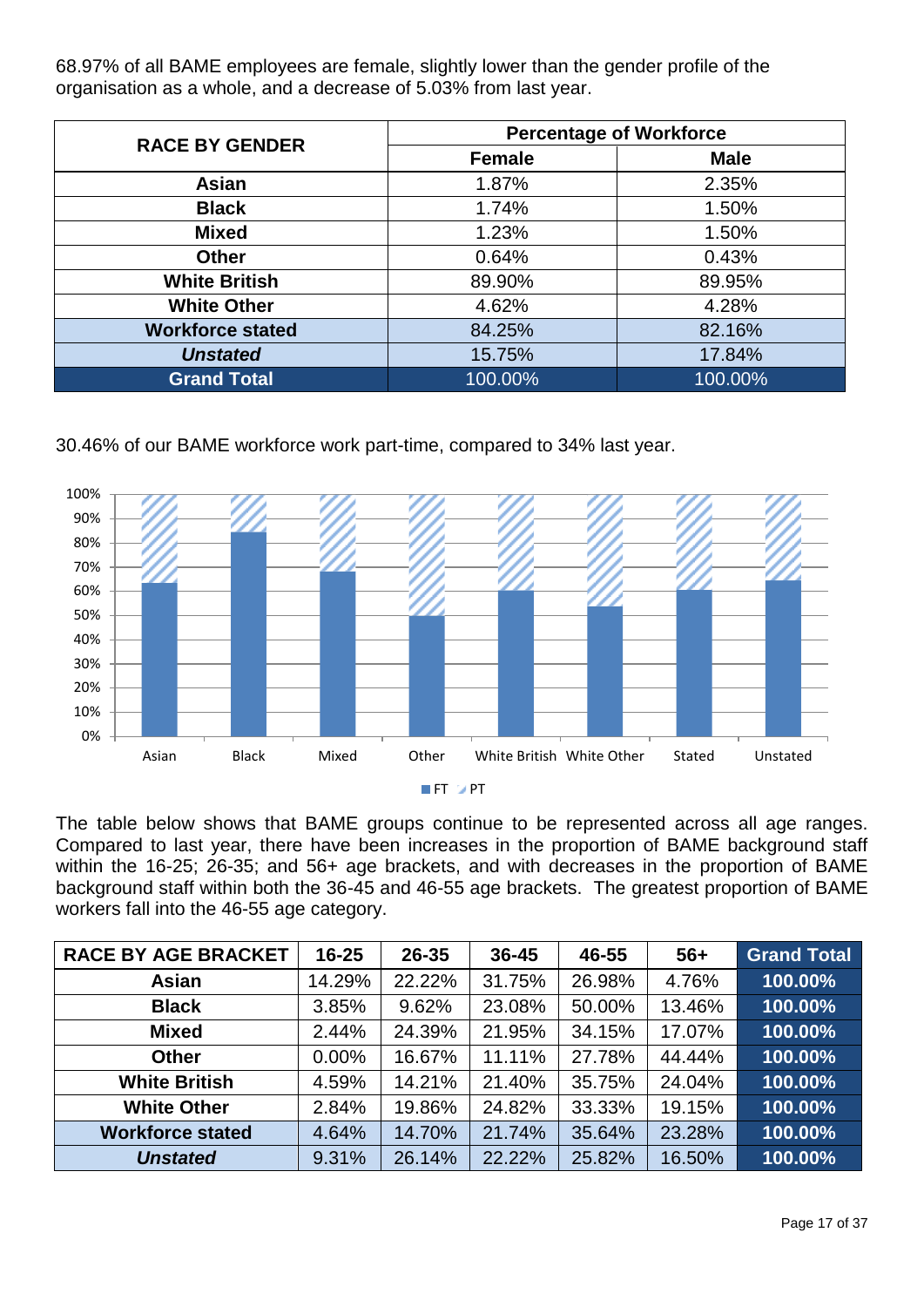## **Religion and Belief**

25.81% of employees have declared their religious belief (increased from 19.72% since last year) of these 11.31% preferred to declare 'rather not state'. The council continues to actively encourage staff to complete their equalities information and to facilitate higher disclosure rates from staff. However, further review is needed in order to better understand the low declaration rate in this area and to engage with employees as to why this might be.



| <b>RELIGION</b>         | Percentage of<br><b>Workforce</b> | <b>Population of</b><br><b>Gloucestershire</b> |
|-------------------------|-----------------------------------|------------------------------------------------|
| <b>Buddhist</b>         | 0.83%                             | 0.30%                                          |
| <b>Christian</b>        | 42.95%                            | 63.50%                                         |
| <b>Hindu</b>            | 0.52%                             | 0.40%                                          |
| <b>Muslim</b>           | 1.66%                             | 1.00%                                          |
| <b>Other</b>            | 3.01%                             | 0.60%                                          |
| <b>None</b>             | 39.73%                            | 26.70%                                         |
| <b>Rather not state</b> | 11.31%                            |                                                |
| <b>Workforce stated</b> | 25.81%                            | 92.50%                                         |
| <b>Unstated</b>         | 74.19%                            | 7.50%                                          |
| <b>Grand Total</b>      | 100.00%                           | 100.00%                                        |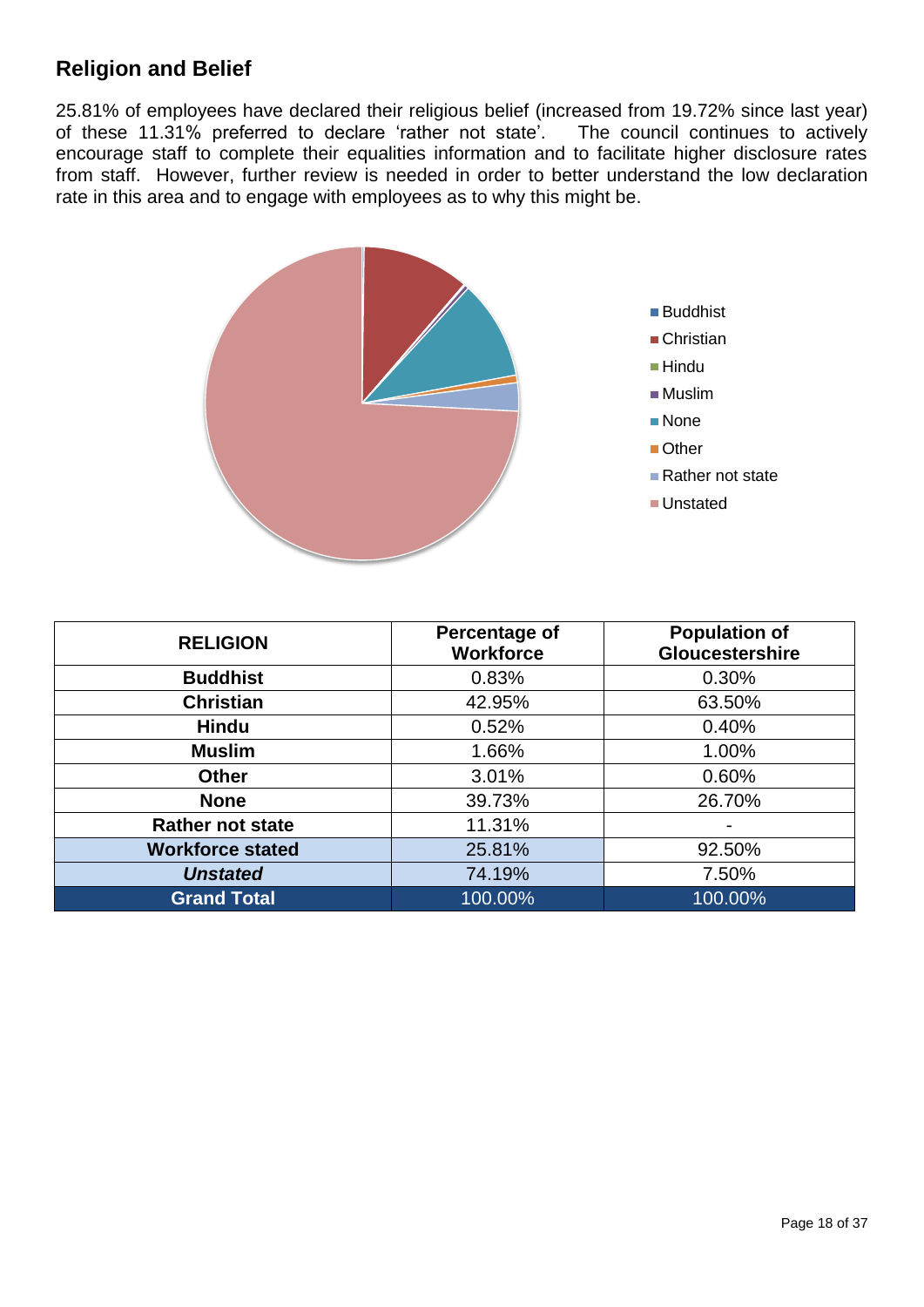### **Sex/Gender**

Overall, female employees make up 69.53% of Gloucestershire County Council staff, which has remained very similar to last year. This is high when compared to the national workforce profile, where 46.5% of all people in employment are female and also higher when compared to the population of Gloucestershire where 51% of residents are female.

The council offers a wide range of flexible working practices and opportunities such as job sharing, flexible working and part time working. This allows employees to better balance both their work and home commitments and could explain why proportionally, there are more part time female employees who are more likely to utilise these flexible working opportunities.



| <b>GENDER</b>      | <b>Percentage of Workforce</b> | <b>Population of Gloucestershire</b> |
|--------------------|--------------------------------|--------------------------------------|
| <b>Female</b>      | 69.53%                         | 51.00%                               |
| <b>Male</b>        | 30.47%                         | 49.00%                               |
| <b>Grand Total</b> | 100.00%                        | 100.00%                              |

The majority of employees working part time are female. This has been a consistent trend, and reflects the appeal of the flexible roles offered by the organisation.

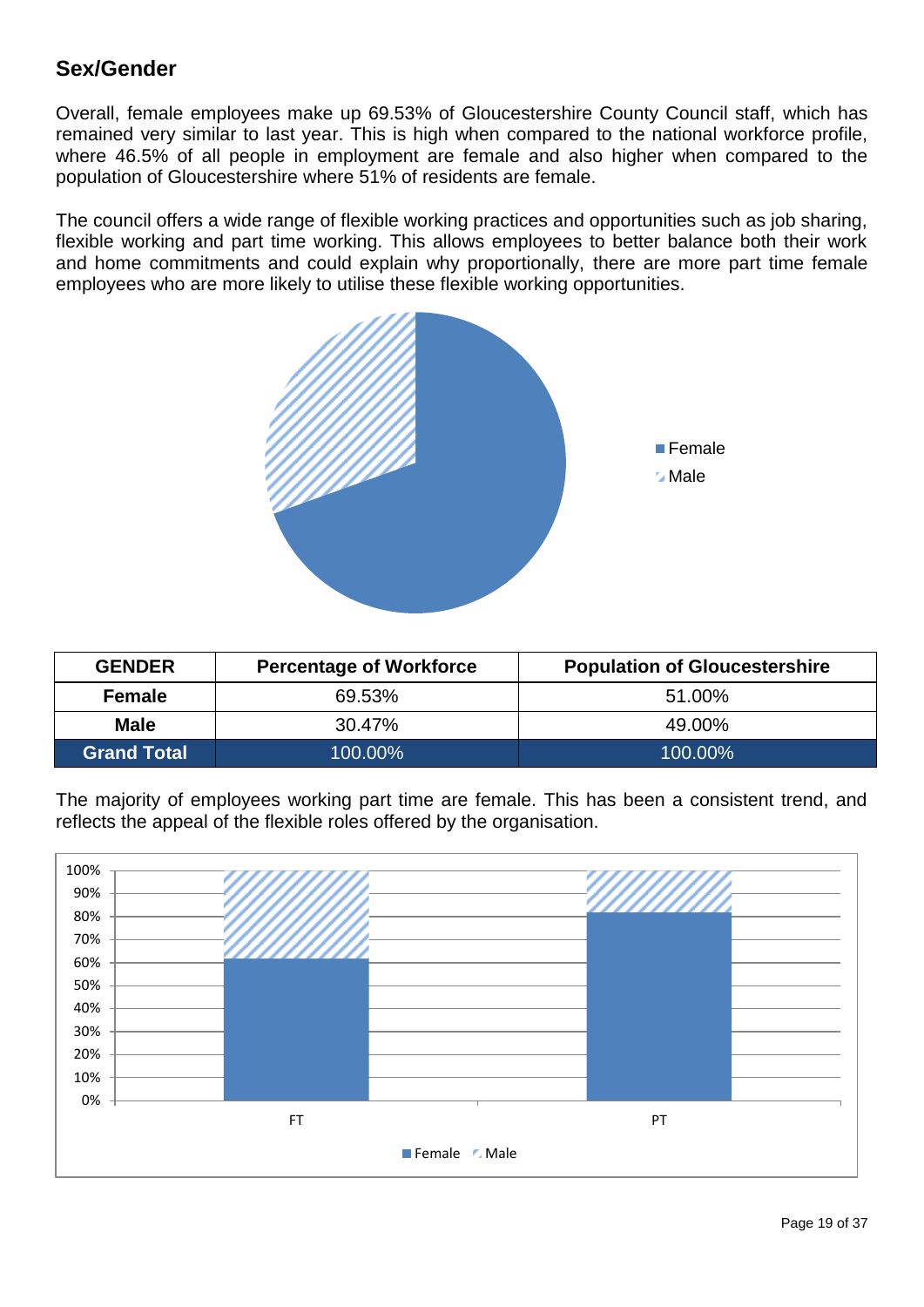| <b>GENDER BY WORKING HOURS</b> | <b>Full-time</b> | <b>Part-time</b> |
|--------------------------------|------------------|------------------|
| <b>Female</b>                  | 61.79%           | 81.80%           |
| <b>Male</b>                    | 38.21%           | 18.20%           |
| <b>Grand Total</b>             | 100.00%          | 100.00%          |
| <b>Workforce</b>               | 61.31%           | 38.69%           |

There is a fairly even proportion of both male and female employees across each of the age bracket ranges this year.

| <b>GENDER BY AGE</b><br><b>BRACKET</b> | $16 - 25$ | $26 - 35$ | $36 - 45$ | 46-55  | $56+$  | <b>Grand Total</b> |
|----------------------------------------|-----------|-----------|-----------|--------|--------|--------------------|
| <b>Female</b>                          | 5.35%     | 16.10%    | 20.87%    | 34.42% | 23.26% | 100.00%            |
| <b>Male</b>                            | 5.54%     | 17.66%    | 23.99%    | 33.13% | 19.68% | 100.00%            |
| <b>Workforce</b>                       | 5.41%     | 16.57%    | 21.82%    | 34.03% | 22.17% | 100.00%            |

As the graph below shows, the disparity between female and male employees is less pronounced the longer the service an individual has, indicating that proportionally, more males remain in continuous employment with the council for longer than females. This is in line with expectations, as more females are likely to take a break in employment for childcare than males. We will continue to monitor this trend.



| <b>GENDER BY</b><br><b>LENGTH OF</b><br><b>SERVICE</b> | $0 - 9.99$<br>years | $10 - 19.99$<br>years | $20 - 29.99$<br><b>vears</b> | $30+$<br>years | <b>Grand</b><br>Total |
|--------------------------------------------------------|---------------------|-----------------------|------------------------------|----------------|-----------------------|
| Female                                                 | 54.33%              | 31.04%                | 10.20%                       | 4.43%          | 100.00%               |
| <b>Male</b>                                            | 53.69%              | 28.38%                | 11.95%                       | 5.98%          | 100.00%               |
| <b>Workforce</b>                                       | 54.14%              | 30.23%                | 10.74%                       | 4.90%          | 100.00%               |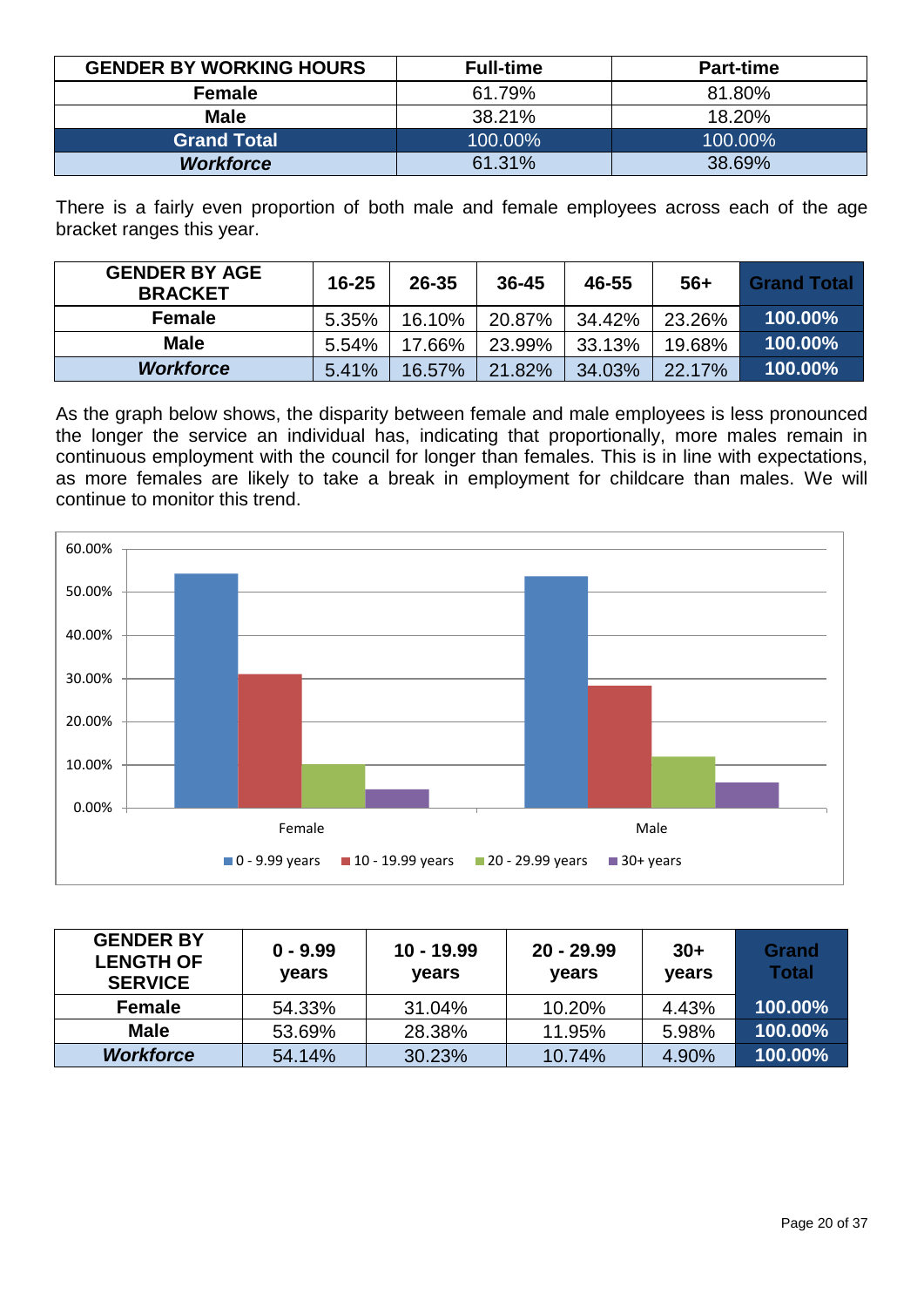### **Sexual Orientation**

47.66% of staff have disclosed their sexual orientation, compared to 41.68% last year, of these 10.34% have chosen to declare 'rather not state'.

Sexual orientation remains a sensitive personal issue, and work will continue with our Prism network and with Stonewall to ensure our organisational culture continues to promote confidence for people to disclose their Sexual Orientation. We are currently working with our Systems Team to ensure that sexual orientation categories on the employee self-service system allow our employees to choose options which truly reflect them.



| <b>SEXUAL ORIENTATION</b> | Percentage of<br><b>Workforce</b> | <b>Population of</b><br>Gloucestershire |
|---------------------------|-----------------------------------|-----------------------------------------|
| <b>Bisexual</b>           | 0.67%                             |                                         |
| Gay                       | 1.85%                             | $5 - 7%$ *                              |
| Lesbian                   | 1.18%                             |                                         |
| <b>Heterosexual</b>       | 85.96%                            | 93-95%*                                 |
| <b>Rather not state</b>   | 10.34%                            |                                         |
| <b>Workforce stated</b>   | 47.66%                            | $\overline{\phantom{0}}$                |
| <b>Unstated</b>           | 52.34%                            | ۰                                       |
| <b>Grand Total</b>        | 100.00%                           | 100.00%                                 |

*\*There is no definitive data on sexual orientation at a local or national level. Estimates collated by the Department of Trade and Industry in 2003, and used by Stonewall, suggest around 5-7% of the population aged over 16 are lesbian, gay, bisexual or transgendered. If this figure were applied to Gloucestershire it would mean between 25,400 and 35,500 people in the county identify as LGBT.* 

The disclosure rate for younger employees, particularly those aged under 35, is significantly better than the organisational average.

| <b>SEXUAL ORIENTATION BY</b><br><b>AGE BRACKET</b> | $16 - 25$ | $26 - 35$ | $36 - 45$ | 46-55  | $56+$  | <b>Grand</b><br><b>Total</b> |
|----------------------------------------------------|-----------|-----------|-----------|--------|--------|------------------------------|
| <b>Bisexual</b>                                    | 8.33%     | 41.67%    | 0.00%     | 41.67% | 0.00%  | 100.00%                      |
| Gay                                                | 15.15%    | 24.24%    | 21.21%    | 33.33% | 0.00%  | 100.00%                      |
| Lesbian                                            | 0.00%     | 28.57%    | 33.33%    | 33.33% | 0.00%  | 100.00%                      |
| <b>Heterosexual</b>                                | 7.65%     | 22.29%    | 22.75%    | 29.67% | 17.79% | 100.00%                      |
| <b>Rather not state</b>                            | 5.43%     | 19.02%    | 21.20%    | 33.70% | 18.75% | 100.00%                      |
| <b>Workforce stated</b>                            | 7.47%     | 22.19%    | 22.53%    | 30.28% | 17.34% | 100.00%                      |
| <b>Unstated</b>                                    | 3.53%     | 11.46%    | 21.18%    | 37.44% | 24.09% | 100.00%                      |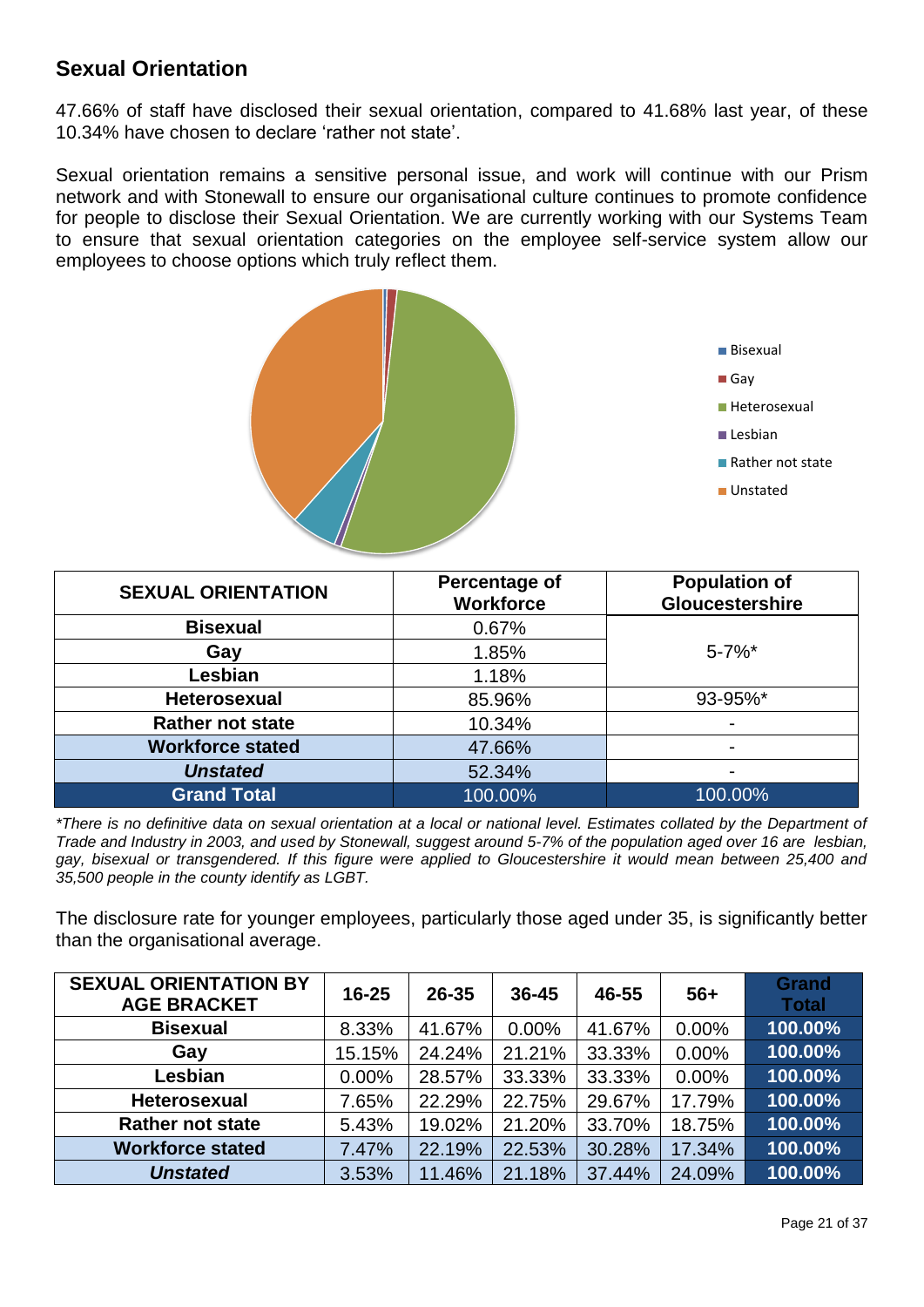# **Pay & Remuneration**

### **Gender**

The table below indicates that there remains a higher proportion of males employed in the very lowest grade. Proportionally, more females are employed in the 'middle' of the grading system (Grades  $D - I$ ), which is where the majority of front line roles in care are positioned. These roles offer greater opportunity for flexible and part time working.

Once again, there are more females in senior roles than males. This continues to more truly reflect the demographic of the workforce, with 69.53% of all workers being female, and we continue to seek to maintain this in the future.

Gender pay equality continues to sit high on the agenda of the council, particularly in light of recently published pay statements from other large organisations and the publication of the council's mandatory Gender Pay Gap calculations in 2017 and 2018. These will be held for five years on both the Gloucestershire County Council website and the online Government portal.

| <b>PAY GRADE BY GENDER</b> | <b>Female</b> | <b>Male</b> | <b>Grand Total</b> |
|----------------------------|---------------|-------------|--------------------|
| В                          | 40.00%        | 60.00%      | 100.00%            |
| C                          | 58.33%        | 41.67%      | 100.00%            |
| D                          | 75.44%        | 24.56%      | 100.00%            |
| E                          | 86.16%        | 13.84%      | 100.00%            |
| F                          | 83.26%        | 16.74%      | 100.00%            |
| G                          | 74.17%        | 25.83%      | 100.00%            |
| Н                          | 81.14%        | 18.86%      | 100.00%            |
|                            | 74.77%        | 25.23%      | 100.00%            |
| J                          | 71.84%        | 28.16%      | 100.00%            |
| Κ                          | 70.37%        | 29.63%      | 100.00%            |
|                            | 64.04%        | 35.96%      | 100.00%            |
| <b>Senior</b>              | 66.49%        | 33.51%      | 100.00%            |
| <b>Soulbury</b>            | 79.41%        | 20.59%      | 100.00%            |
| <b>Teaching</b>            | 90.91%        | 9.09%       | 100.00%            |
| <b>Fire</b>                | 18.25%        | 81.75%      | 100.00%            |
| <b>Other</b>               | 70.27%        | 29.73%      | 100.00%            |
| <b>Workforce</b>           | 69.53%        | 30.47%      | 100.00%            |

| <b>SALARY RANGE BY GENDER</b> | <b>Female</b> | <b>Male</b> | <b>Grand Total</b> |
|-------------------------------|---------------|-------------|--------------------|
| £0 - 19,999                   | 78.40%        | 21.60%      | 100.00%            |
| £20 - 29,999                  | 69.64%        | 30.36%      | 100.00%            |
| £30 - 39,999                  | 58.23%        | 41.77%      | 100.00%            |
| £40 - 49,999                  | 60.78%        | 39.22%      | 100.00%            |
| £50,000+                      | 59.48%        | 40.52%      | 100.00%            |
| <b>Workforce</b>              | 69.53%        | 30.47%      | 100.00%            |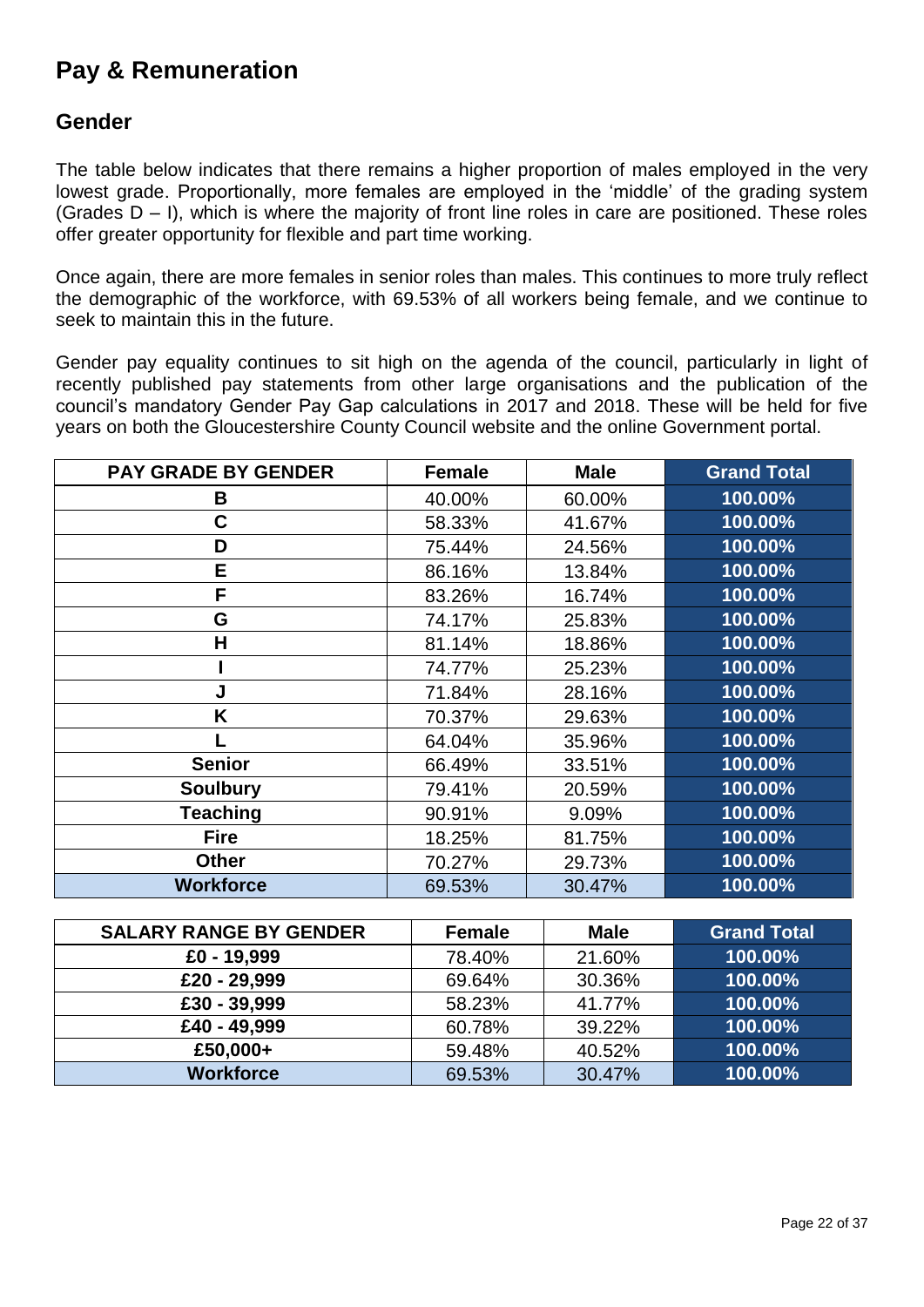# **Race**

The tables below show that there continues to be underrepresentation of BAME employees at senior levels.

| <b>PAY GRADE</b><br><b>BY</b><br><b>ETHNICITY</b> | Asian | <b>Black</b> | <b>Mixed</b> | <b>Other</b> | <b>White</b><br><b>British</b> | <b>White</b><br><b>Other</b> | <b>Workforce</b><br>stated | <b>Unstated</b> | <b>Grand</b><br><b>Total</b> |
|---------------------------------------------------|-------|--------------|--------------|--------------|--------------------------------|------------------------------|----------------------------|-----------------|------------------------------|
| B                                                 | 0.00% | 1.72%        | 0.00%        | $0.00\%$     | 96.55%                         | 1.72%                        | 82.86%                     | 17.14%          | 100.00%                      |
| C                                                 | 0.00% | 0.00%        | 0.00%        | 0.00%        | 90.91%                         | 9.09%                        | 91.67%                     | 8.33%           | 100.00%                      |
| D                                                 | 3.11% | 2.07%        | 1.04%        | 1.04%        | 87.56%                         | 5.18%                        | 84.65%                     | 15.35%          | 100.00%                      |
| E                                                 | 2.19% | 0.82%        | 1.09%        | 0.27%        | 92.35%                         | 3.28%                        | 87.35%                     | 12.65%          | 100.00%                      |
| F                                                 | 3.32% | 1.42%        | 0.47%        | 1.90%        | 91.94%                         | 0.95%                        | 88.28%                     | 11.72%          | 100.00%                      |
| G                                                 | 2.35% | 2.68%        | 1.68%        | 0.67%        | 88.26%                         | 4.36%                        | 89.49%                     | 10.51%          | 100.00%                      |
| H                                                 | 2.70% | 2.47%        | 1.35%        | 0.67%        | 88.54%                         | 4.27%                        | 84.76%                     | 15.24%          | 100.00%                      |
|                                                   | 2.46% | 2.95%        | 1.47%        | 0.74%        | 87.47%                         | 4.91%                        | 75.51%                     | 24.49%          | 100.00%                      |
| J                                                 | 0.80% | 0.80%        | 1.60%        | 0.80%        | 90.00%                         | 6.00%                        | 80.91%                     | 19.09%          | 100.00%                      |
| K                                                 | 2.63% | 2.11%        | 1.05%        | 0.00%        | 88.95%                         | 5.26%                        | 87.96%                     | 12.04%          | 100.00%                      |
| L                                                 | 0.98% | 0.98%        | 3.92%        | 0.00%        | 90.20%                         | 3.92%                        | 89.47%                     | 10.53%          | 100.00%                      |
| <b>Senior</b>                                     | 0.57% | 0.57%        | 1.14%        | $0.00\%$     | 92.05%                         | 5.68%                        | 90.72%                     | 9.28%           | 100.00%                      |
| <b>Soulbury</b>                                   | 3.45% | 0.00%        | 0.00%        | 0.00%        | 86.21%                         | 10.34%                       | 85.29%                     | 14.71%          | 100.00%                      |
| Teaching                                          | 0.00% | $0.00\%$     | 0.00%        | 0.00%        | 92.50%                         | 7.50%                        | 72.73%                     | 27.27%          | 100.00%                      |
| <b>Fire</b>                                       | 0.91% | 0.61%        | 1.21%        | 0.30%        | 91.82%                         | 5.15%                        | 80.29%                     | 19.71%          | 100.00%                      |
| Other                                             | 0.00% | 0.00%        | 5.88%        | 0.00%        | 88.24%                         | 5.88%                        | 45.95%                     | 54.05%          | 100.00%                      |

| <b>SALARY</b><br><b>RANGE BY</b><br><b>ETHNICITY</b> | <b>Asian</b> | <b>Black</b> | <b>Mixed</b> | <b>Other</b> | <b>White</b><br><b>British</b> | <b>White</b><br><b>Other</b> | <b>Workforce</b><br>stated | <b>Unstated</b> | <b>Grand</b><br><b>Total</b> |
|------------------------------------------------------|--------------|--------------|--------------|--------------|--------------------------------|------------------------------|----------------------------|-----------------|------------------------------|
| £0 - 19,999                                          | 2.32%        | 0.99%        | 0.99%        | 0.66%        | 90.56%                         | 4.47%                        | 84.18%                     | 15.82%          | 100.00%                      |
| £20 - 29,999                                         | 2.77%        | 2.88%        | 1.88%        | 0.78%        | 87.92%                         | 3.77%                        | 82.98%                     | 17.02%          | 100.00%                      |
| £30 - 39,999                                         | 0.92%        | 1.69%        | 1.23%        | 0.46%        | 89.98%                         | 5.70%                        | 79.73%                     | 20.27%          | 100.00%                      |
| £40 - 49,999                                         | 1.57%        | 1.18%        | 1.18%        | $0.00\%$     | 91.76%                         | 4.31%                        | 90.11%                     | 9.89%           | 100.00%                      |
| £50,000+                                             | 0.00%        | $0.00\%$     | 0.92%        | $0.00\%$     | 94.50%                         | 4.59%                        | 93.97%                     | 6.03%           | $\overline{100.00\%}$        |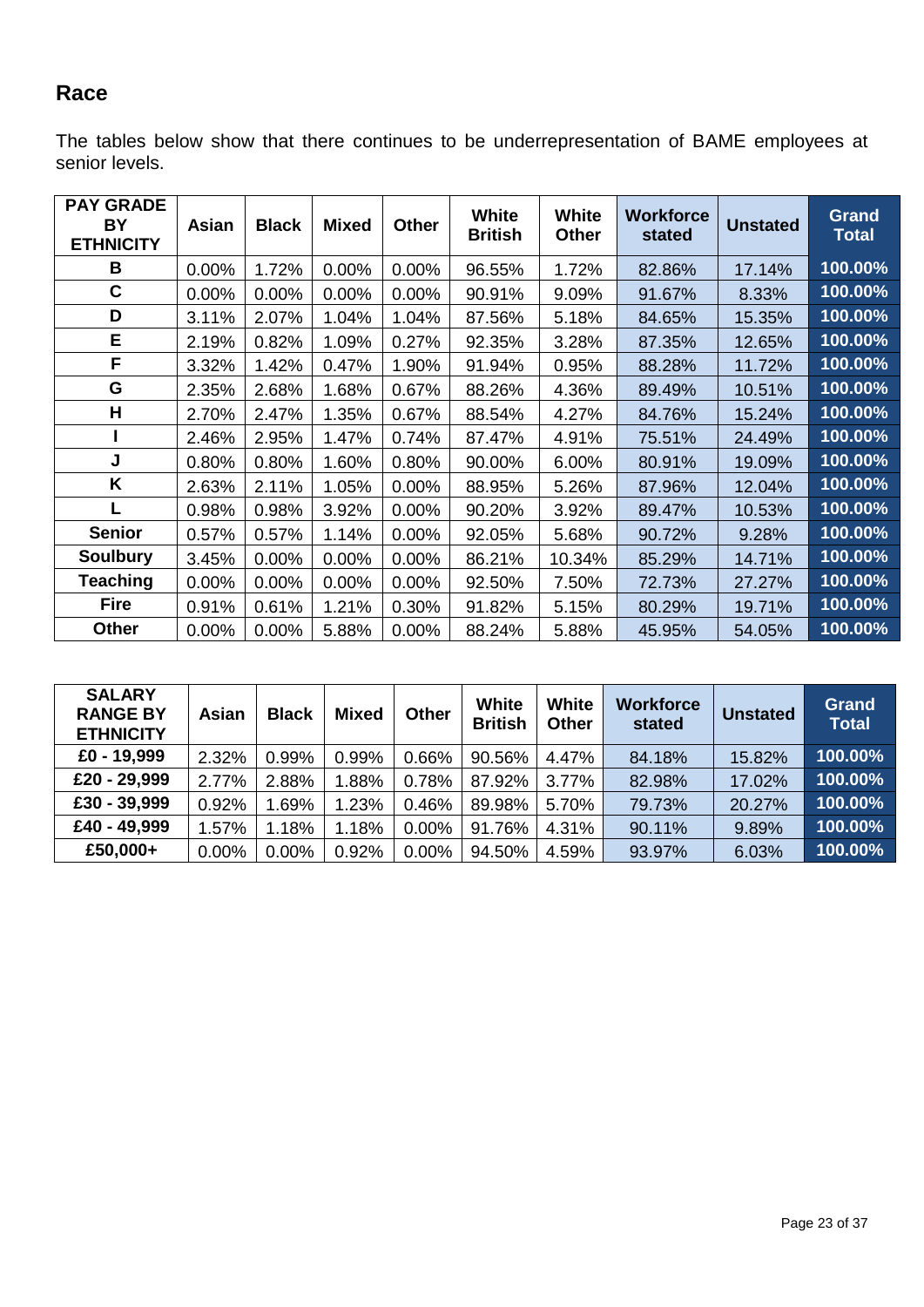### **Sexual Orientation**

The breakdown of sexual orientation across the grading structure indicates that people feel confident in disclosing their sexual orientation. However, we recognise the high level of unknown responses. Given that this is a sensitive issue we acknowledge that many members of staff do not yet wish to disclose this information. We continue to work with our Prism network to encourage greater disclosure rates year on year and build further confidence across the organisation working alongside Stonewall and local networks.

| <b>PAY GRADE</b><br><b>BY SEXUAL</b><br><b>ORIENTATION</b> | <b>Bisexual</b> | Gay   | Lesbian  | <b>Heterosexual</b> | Rather<br>not<br><b>State</b> | <b>Workforce</b><br>stated | <b>Unstated</b> | <b>Grand</b><br><b>Total</b> |
|------------------------------------------------------------|-----------------|-------|----------|---------------------|-------------------------------|----------------------------|-----------------|------------------------------|
| В                                                          | $0.00\%$        | 0.00% | 0.00%    | 84.62%              | 15.38%                        | 18.57%                     | 85.07%          | 100.00%                      |
| C                                                          | 20.00%          | 0.00% | 20.00%   | 60.00%              | $0.00\%$                      | 41.67%                     | 66.67%          | 100.00%                      |
| D                                                          | 0.83%           | 0.83% | $0.00\%$ | 82.64%              | 15.70%                        | 53.07%                     | 56.30%          | $100.00\%$                   |
| Е                                                          | $0.00\%$        | 0.64% | 0.00%    | 87.82%              | 11.54%                        | 37.23%                     | 67.34%          | 100.00%                      |
| F                                                          | 1.61%           | 1.61% | 0.81%    | 85.48%              | 10.48%                        | 51.88%                     | 52.25%          | 100.00%                      |
| G                                                          | 0.65%           | 1.31% | 1.96%    | 86.27%              | 9.80%                         | 45.95%                     | 59.16%          | 100.00%                      |
| н                                                          | 0.78%           | 1.18% | 1.57%    | 84.31%              | 12.16%                        | 48.57%                     | 59.23%          | 100.00%                      |
|                                                            | $0.00\%$        | 4.63% | 1.16%    | 86.10%              | 8.11%                         | 48.05%                     | 60.36%          | 100.00%                      |
| J                                                          | 0.62%           | 1.85% | 0.62%    | 88.27%              | 8.64%                         | 52.43%                     | 48.20%          | 100.00%                      |
| K                                                          | 0.00%           | 2.73% | 0.91%    | 90.91%              | 5.45%                         | 50.93%                     | 57.38%          | 100.00%                      |
| L                                                          | $0.00\%$        | 1.67% | 1.67%    | 86.67%              | 10.00%                        | 52.63%                     | 48.75%          | 100.00%                      |
| <b>Senior</b>                                              | 0.97%           | 2.91% | 2.91%    | 82.52%              | 10.68%                        | 53.09%                     | 53.44%          | 100.00%                      |
| <b>Soulbury</b>                                            | $0.00\%$        | 0.00% | 0.00%    | 94.44%              | 5.56%                         | 52.94%                     | 45.95%          | 100.00%                      |
| <b>Teaching</b>                                            | 0.00%           | 0.00% | 0.00%    | 88.89%              | 11.11%                        | 32.73%                     | 75.26%          | 100.00%                      |
| <b>Fire</b>                                                | 0.97%           | 0.48% | 1.45%    | 85.99%              | 11.11%                        | 50.36%                     | 55.03%          | 100.00%                      |
| Other                                                      | 6.25%           | 6.25% | 0.00%    | 75.00%              | 12.50%                        | 43.24%                     | 53.49%          | 100.00%                      |

| <b>SALARY RANGE</b><br><b>BY SEXUAL</b><br><b>ORIENTATION</b> | <b>Bisexual</b> | Gay   | Lesbian | <b>Heterosexual</b> | Rather<br>not State | workforce<br>stated | <b>Unstated</b> | Grand<br><b>Total</b> |
|---------------------------------------------------------------|-----------------|-------|---------|---------------------|---------------------|---------------------|-----------------|-----------------------|
| £0 - 19,999                                                   | 0.77%           | 0.77% | 0.93%   | 86.84%              | 10.68%              | 45.02%              | 54.98%          | 100.00%               |
| £20 - 29,999                                                  | 0.71%           | 2.29% | 1.41%   | 86.42%              | 9.17%               | 52.16%              | 47.84%          | 100.00%               |
| £30 - 39,999                                                  | 0.54%           | 2.43% | 0.54%   | 84.37%              | 12.13%              | 45.58%              | 54.42%          | 100.00%               |
| £40 - 49,999                                                  | 0.00%           | 2.94% | 2.21%   | 86.03%              | 8.82%               | 48.06%              | 51.94%          | 100.00%               |
| £50,000+                                                      | 1.67%           | 3.33% | 3.33%   | 81.67%              | 10.00%              | 51.72%              | 48.28%          | 100.00%               |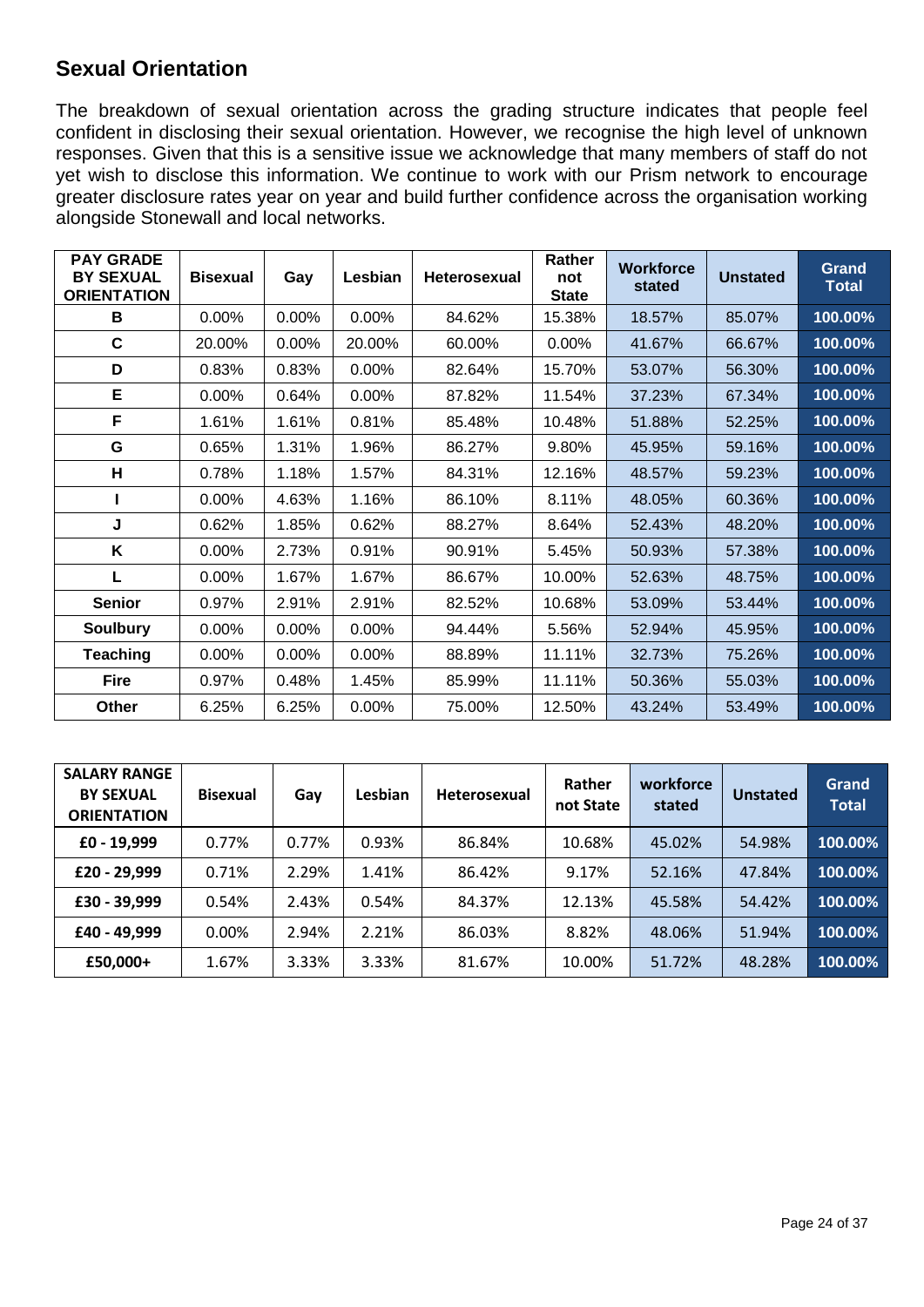# **Disability**

The tables below show we continue to have representation of disabled employees across the grading structure. As with last year, the majority of our disabled employees are within Grade B. This is a result of our employees in supported employment in Gloucestershire Industrial Services, which supports individuals with disabilities (predominantly learning disabilities) into paid employment. The roles within this scheme are mainly Grade B, and sit within the £0 - £19,999 salary range.

| <b>PAY GRADE BY</b><br><b>DISABILITY</b> | <b>Disabled</b> | <b>Not Disabled</b> | <b>Workforce</b><br>stated | <b>Unstated</b> | <b>Grand Total</b> |
|------------------------------------------|-----------------|---------------------|----------------------------|-----------------|--------------------|
| В                                        | 58.49%          | 41.51%              | 75.71%                     | 24.29%          | 100.00%            |
| C                                        | 20.00%          | 80.00%              | 83.33%                     | 16.67%          | 100.00%            |
| D                                        | 4.40%           | 95.60%              | 79.82%                     | 20.18%          | 100.00%            |
| E                                        | 4.52%           | 95.48%              | 84.49%                     | 15.51%          | 100.00%            |
| F                                        | 4.46%           | 95.54%              | 84.52%                     | 15.48%          | 100.00%            |
| G                                        | 4.20%           | 95.80%              | 85.89%                     | 14.11%          | 100.00%            |
| Н                                        | 4.68%           | 95.32%              | 81.33%                     | 18.67%          | 100.00%            |
|                                          | 3.14%           | 96.86%              | 70.87%                     | 29.13%          | 100.00%            |
| J                                        | 1.71%           | 98.29%              | 75.73%                     | 24.27%          | 100.00%            |
| K                                        | 2.81%           | 97.19%              | 82.41%                     | 17.59%          | 100.00%            |
|                                          | 4.04%           | 95.96%              | 86.84%                     | 13.16%          | 100.00%            |
| <b>Senior</b>                            | 2.35%           | 97.65%              | 87.63%                     | 12.37%          | 100.00%            |
| <b>Soulbury</b>                          | 0.00%           | 100.00%             | 79.41%                     | 20.59%          | 100.00%            |
| Teaching                                 | 2.63%           | 97.37%              | 69.09%                     | 30.91%          | 100.00%            |
| <b>Fire</b>                              | 1.02%           | 98.98%              | 71.29%                     | 28.71%          | 100.00%            |
| <b>Other</b>                             | 0.00%           | 100.00%             | 48.65%                     | 51.35%          | 100.00%            |

| <b>SALARY RANGE</b><br><b>BY DISABILITY</b> | <b>Disabled</b> | <b>Not Disabled</b> | <b>Workforce</b><br><b>Stated</b> | <b>Unstated</b> | <b>Grand Total</b> |
|---------------------------------------------|-----------------|---------------------|-----------------------------------|-----------------|--------------------|
| £0 - 19,999                                 | 6.06%           | 93.94%              | 80.49%                            | 21.22%          | 100.00%            |
| £20 - 29,999                                | 4.32%           | 95.68%              | 76.72%                            | 27.92%          | 100.00%            |
| £30 - 39,999                                | 2.77%           | 97.23%              | 75.31%                            | 24.64%          | 100.00%            |
| £40 - 49,999                                | 2.44%           | 97.56%              | 86.93%                            | 13.41%          | 100.00%            |
| £50,000+                                    | 1.90%           | 98.10%              | 90.52%                            | 14.53%          | 100.00%            |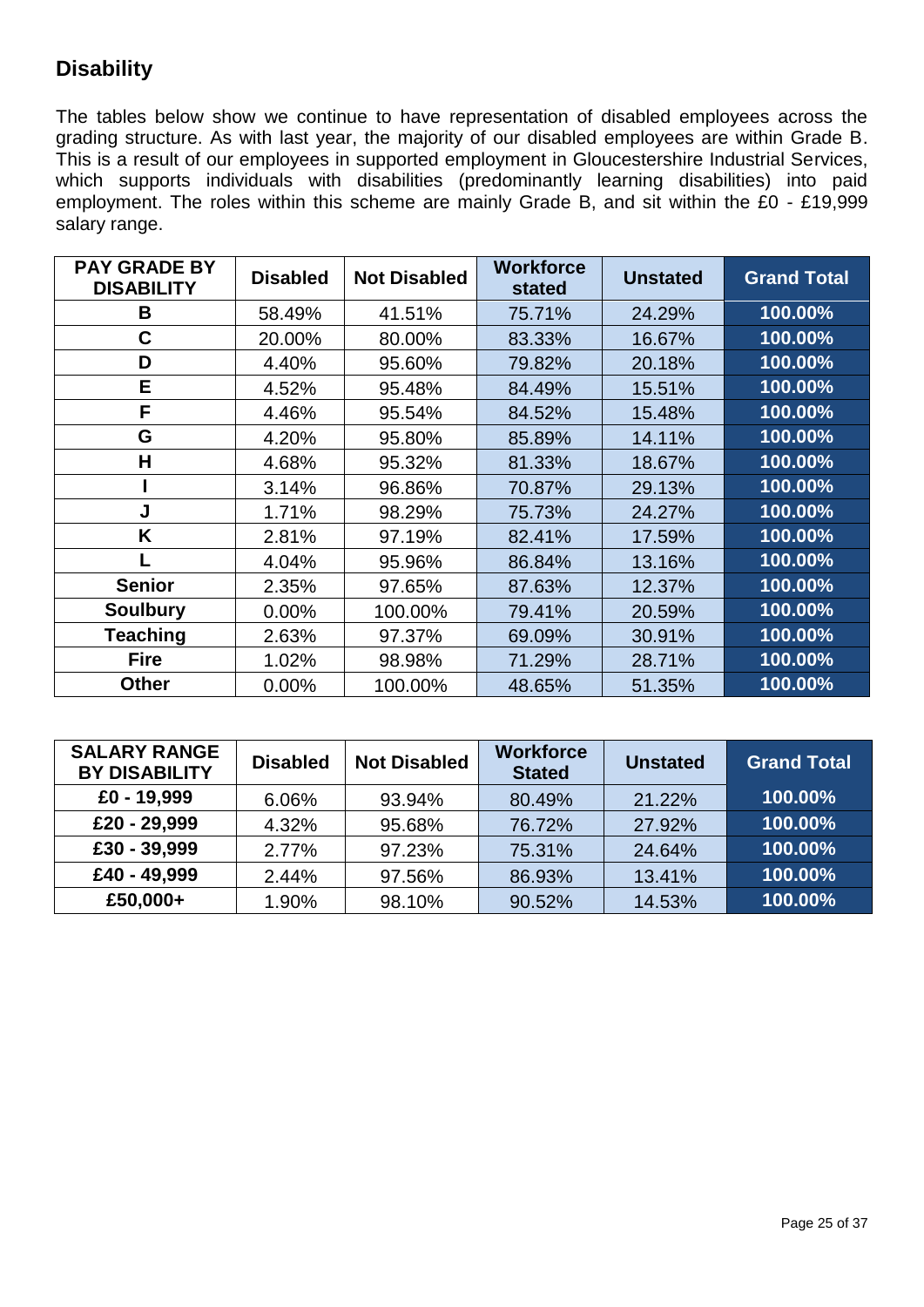# **Leavers**

### **Overall**

Three quarters of all leavers left for voluntary reasons, either resigning or retiring. This is the same figure as last year, and reflects the slow down in significant organisational change that effects workforce numbers.



| <b>REASON FOR LEAVING</b>      | % of Workforce |
|--------------------------------|----------------|
| <b>Compromise Agreement</b>    | 1.29%          |
| <b>Death</b>                   | 0.77%          |
| <b>Dismissal</b>               | 2.31%          |
| <b>End of contract</b>         | 4.11%          |
| <b>III Health Retirement</b>   | 0.51%          |
| <b>Mutual Consent</b>          | 6.43%          |
| <b>Non Return Career Break</b> | 0.51%          |
| <b>Redundancy Compulsory</b>   | 1.80%          |
| <b>Resignation</b>             | 76.35%         |
| <b>Retirement</b>              | 1.29%          |
| <b>TUPE transfer</b>           | 4.63%          |
| <b>Grand Total</b>             | 100.00%        |
| % of Workforce                 | 10.41%         |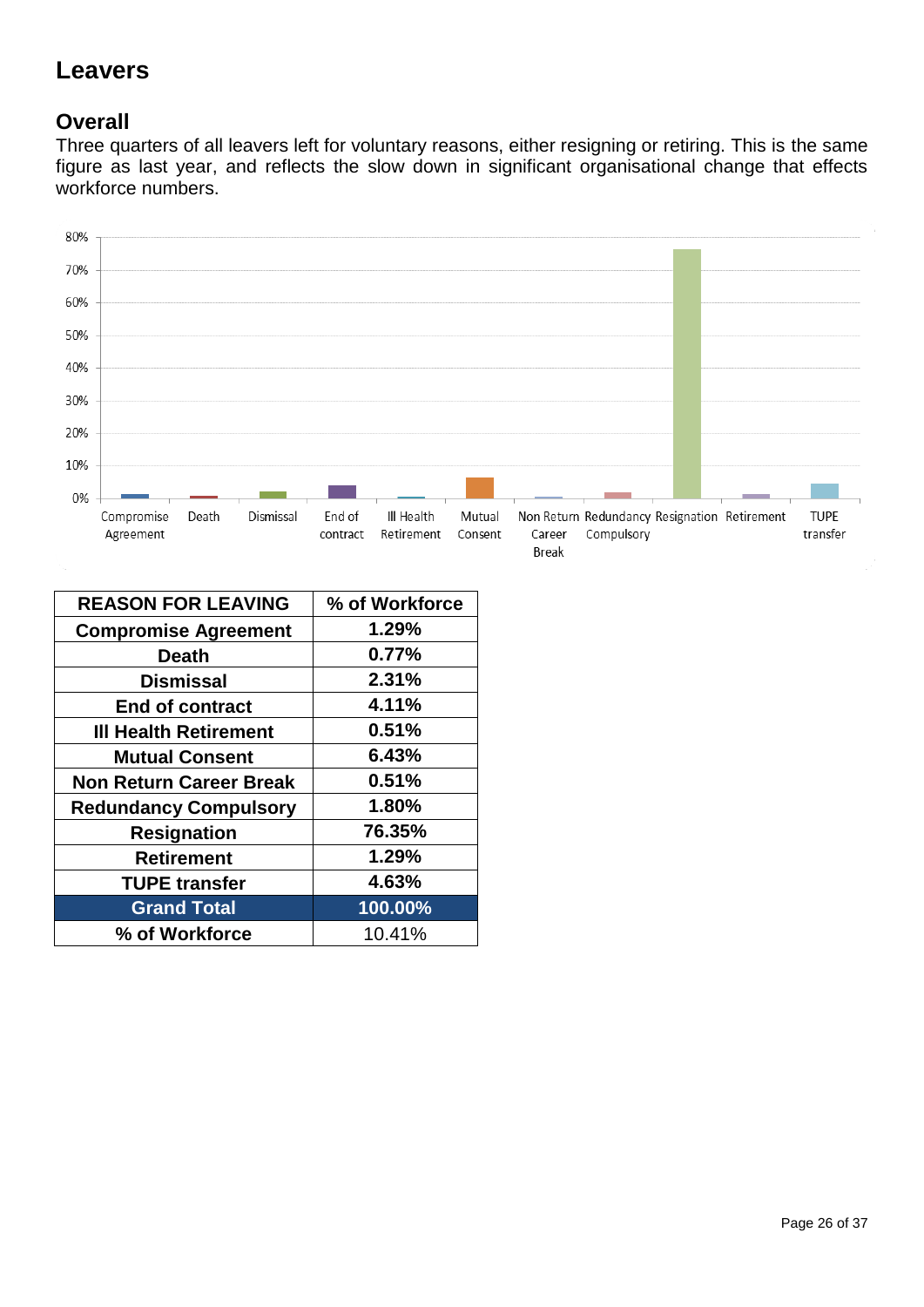# **Age**

The table below shows the reasons for leaving across the age ranges. As with previous years, the proportion of resignations, in general, fell in the upper age bracket where retirement was the most common leaving reason. This is likely to be due to individuals wishing to preserve their pension by remaining with the same employer as they get older. Younger workers were more likely to leave due to their contracts expiring. This may indicate that younger workers are more likely to accept short term contracts and may actually seek this type of arrangement rather than holding out for the traditional 'job for life' that was seen to exist in previous generations.



#### $16-25$  26-35 36-45 46-55 56+

| <b>REASON FOR LEAVING</b>      | $16 - 25$ | $26 - 35$ | 36-45    | 46-55    | $56+$   | <b>Total</b> |
|--------------------------------|-----------|-----------|----------|----------|---------|--------------|
| <b>Compromise Agreement</b>    | 0.00%     | 0.00%     | 20.00%   | 60.00%   | 20.00%  | 100.00%      |
| <b>Death</b>                   | $0.00\%$  | 33.33%    | 0.00%    | 0.00%    | 66.67%  | 100.00%      |
| <b>Dismissal</b>               | 11.11%    | 22.22%    | 11.11%   | 11.11%   | 44.44%  | 100.00%      |
| <b>End of contract</b>         | 25.00%    | 18.75%    | 12.50%   | 6.25%    | 37.50%  | 100.00%      |
| <b>III Health Retirement</b>   | 0.00%     | 0.00%     | 0.00%    | 50.00%   | 50.00%  | 100.00%      |
| <b>Mutual Consent</b>          | 12.00%    | 20.00%    | 36.00%   | 24.00%   | 8.00%   | 100.00%      |
| <b>Non Return Career Break</b> | $0.00\%$  | 50.00%    | 50.00%   | $0.00\%$ | 0.00%   | 100.00%      |
| <b>Redundancy Compulsory</b>   | $0.00\%$  | $0.00\%$  | 28.57%   | 57.14%   | 14.29%  | 100.00%      |
| <b>Resignation</b>             | 10.74%    | 24.83%    | 22.82%   | 25.84%   | 15.77%  | 100.00%      |
| <b>Retirement</b>              | $0.00\%$  | $0.00\%$  | $0.00\%$ | $0.00\%$ | 100.00% | 100.00%      |
| <b>TUPE transfer</b>           | 5.56%     | 22.22%    | 33.33%   | 33.33%   | 5.56%   | 100.00%      |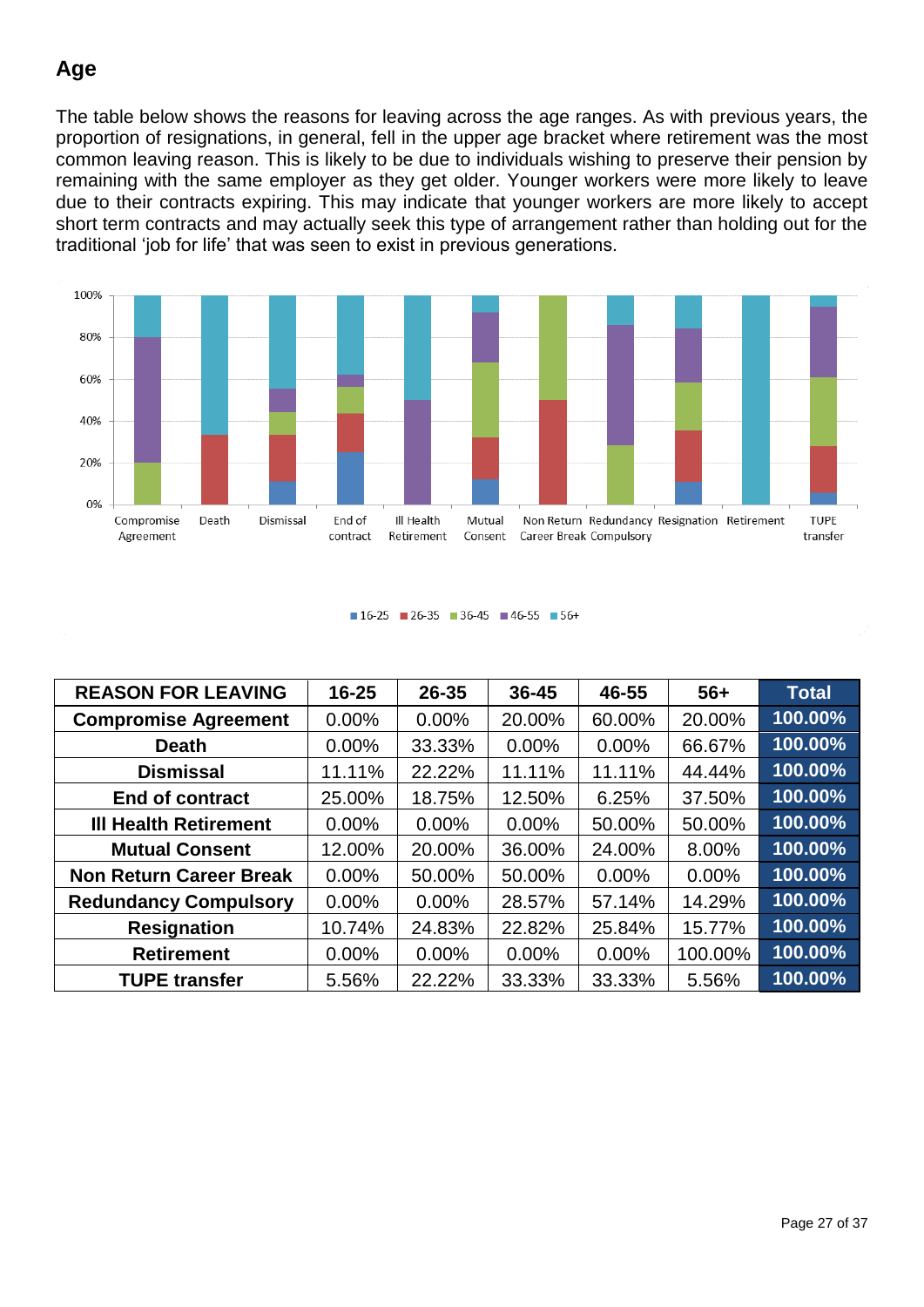## **Disability**

The chart and table below show the leaving for reason by disability. The numbers are generally proportionate with our overall workforce demographic, although a higher proportion of disabled employees left due to dismissals, end of contract and redundancy compulsory. However, whilst these figures may appear concerning, the actual numbers of staff they relate to are very low (the total proportion of leavers identifying as disabled was only 3.86%, meaning those in each reasonfor-leaving category are much lower).



| <b>REASON FOR LEAVING</b>      | <b>Disabled</b> | <b>Not</b><br><b>Disabled</b> | <b>Workforce</b><br><b>Stated</b> | <b>Unstated</b> | <b>Total</b> |
|--------------------------------|-----------------|-------------------------------|-----------------------------------|-----------------|--------------|
| <b>Compromise Agreement</b>    | 0.00%           | 100.00%                       | 100.00%                           | 0.00%           | 100.00%      |
| <b>Death</b>                   | 50.00%          | 50.00%                        | 66.67%                            | 33.33%          | 100.00%      |
| <b>Dismissal</b>               | 16.67%          | 83.33%                        | 66.67%                            | 33.33%          | 100.00%      |
| <b>End of contract</b>         | 33.33%          | 66.67%                        | 56.25%                            | 43.75%          | 100.00%      |
| <b>III Health Retirement</b>   | $0.00\%$        | 100.00%                       | 100.00%                           | 0.00%           | 100.00%      |
| <b>Mutual Consent</b>          | $0.00\%$        | 100.00%                       | 56.00%                            | 44.00%          | 100.00%      |
| <b>Non Return Career Break</b> | $0.00\%$        | 100.00%                       | 100.00%                           | 0.00%           | 100.00%      |
| <b>Redundancy Compulsory</b>   | 20.00%          | 80.00%                        | 71.43%                            | 28.57%          | $100.00\%$   |
| <b>Resignation</b>             | 4.25%           | 95.75%                        | 71.38%                            | 28.62%          | 100.00%      |
| <b>Retirement</b>              | $0.00\%$        | 100.00%                       | 60.00%                            | 40.00%          | 100.00%      |
| <b>TUPE transfer</b>           | 0.00%           | 100.00%                       | 72.22%                            | 27.78%          | 100.00%      |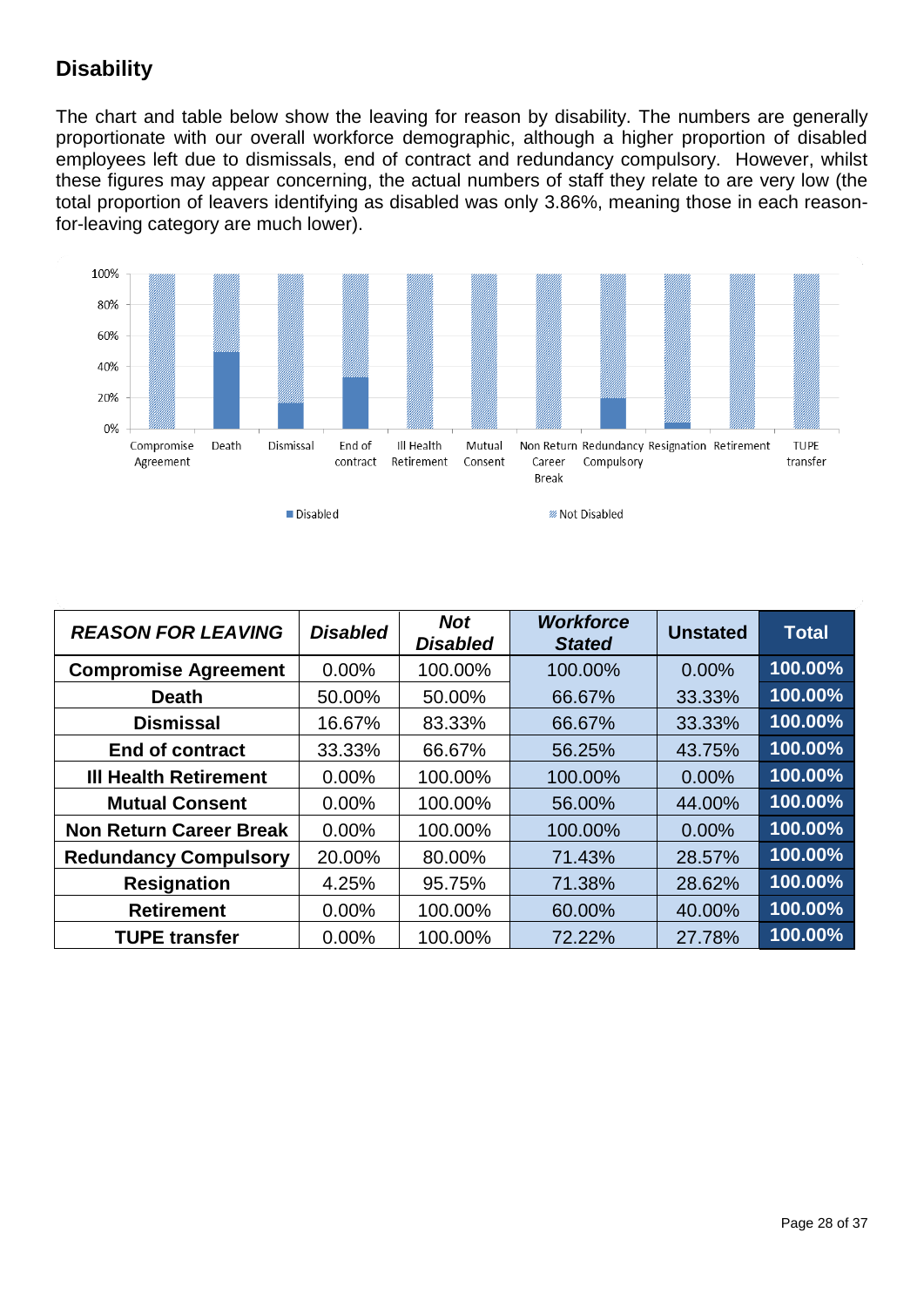# **Race**

The chart and table below show the reasons for leaving by Race. 6.68% of all leavers were from a BAME background, compared to 3.2% last year.



| <b>REASON FOR</b><br><b>LEAVING</b>      | Asian    | <b>Black</b> | <b>Mixed</b> | Other    | White<br><b>British</b> | White<br>Other | <b>Workforce</b><br>stated | <b>Unstated</b> | <b>Total</b> |
|------------------------------------------|----------|--------------|--------------|----------|-------------------------|----------------|----------------------------|-----------------|--------------|
| <b>Compromise</b><br><b>Agreement</b>    | 20.00%   | 0.00%        | $0.00\%$     | $0.00\%$ | 60.00%                  | 0.00%          | 100.00%                    | $0.00\%$        | 100.00%      |
| <b>Death</b>                             | $0.00\%$ | $0.00\%$     | 0.00%        | 0.00%    | 66.67%                  | 0.00%          | 100.00%                    | $0.00\%$        | 100.00%      |
| <b>Dismissal</b>                         | $0.00\%$ | $0.00\%$     | 0.00%        | $0.00\%$ | 71.43%                  | 0.00%          | 77.78%                     | 22.22%          | 100.00%      |
| End of contract                          | 8.33%    | $0.00\%$     | 0.00%        | 8.33%    | 83.33%                  | 0.00%          | 75.00%                     | 25.00%          | 100.00%      |
| <b>III Health</b><br><b>Retirement</b>   | $0.00\%$ | $0.00\%$     | $0.00\%$     | $0.00\%$ | 100.00%                 | $0.00\%$       | 100.00%                    | $0.00\%$        | 100.00%      |
| <b>Mutual Consent</b>                    | 0.00%    | 6.25%        | 6.25%        | 0.00%    | 87.50%                  | $0.00\%$       | 64.00%                     | 36.00%          | 100.00%      |
| <b>Non Return</b><br><b>Career Break</b> | 0.00%    | 0.00%        | 0.00%        | 0.00%    | 100.00%                 | 0.00%          | 100.00%                    | $0.00\%$        | 100.00%      |
| Redundancy<br><b>Compulsory</b>          | $0.00\%$ | $0.00\%$     | 0.00%        | $0.00\%$ | 100.00%                 | 0.00%          | 71.43%                     | 28.57%          | 100.00%      |
| <b>Resignation</b>                       | 4.00%    | 2.22%        | 1.78%        | 0.00%    | 85.33%                  | 0.00%          | 75.76%                     | 24.24%          | 100.00%      |
| <b>Retirement</b>                        | 0.00%    | $0.00\%$     | 0.00%        | 0.00%    | 100.00%                 | 0.00%          | 60.00%                     | 40.00%          | 100.00%      |
| <b>TUPE transfer</b>                     | 6.67%    | $0.00\%$     | 13.33%       | 0.00%    | 80.00%                  | $0.00\%$       | 83.33%                     | 16.67%          | 100.00%      |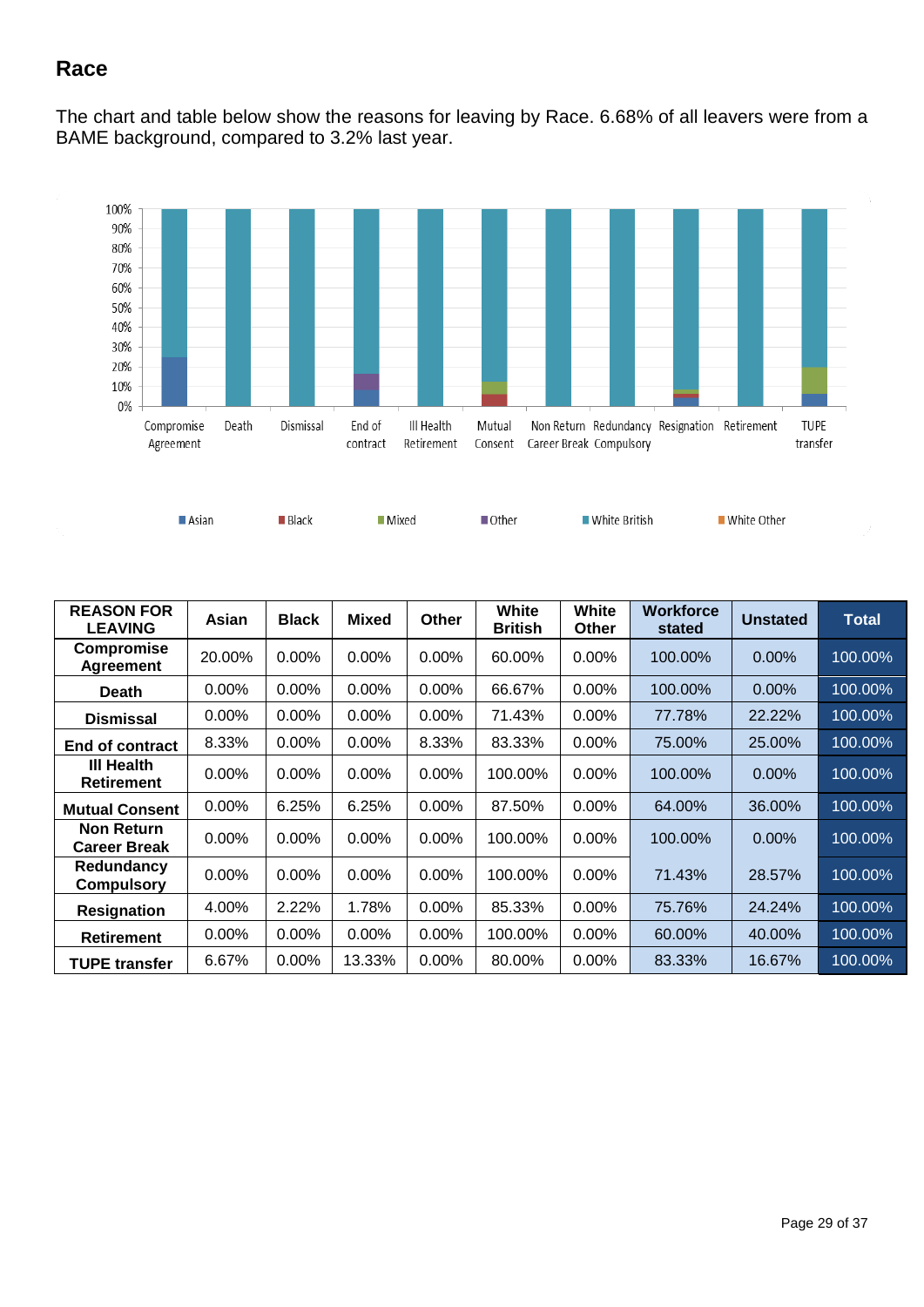# **Sex/Gender**

71% of leavers over the past 12 months were female, slightly lower than last year, however the proportion is similar to that of the workforce as a whole.



Female % Male

| <b>REASON FOR LEAVING</b>      | <b>Female</b> | <b>Male</b> | <b>Total</b> |
|--------------------------------|---------------|-------------|--------------|
| <b>Compromise Agreement</b>    | 60.00%        | 40.00%      | 100.00%      |
| <b>Death</b>                   | 66.67%        | 33.33%      | 100.00%      |
| <b>Dismissal</b>               | 66.67%        | 33.33%      | 100.00%      |
| <b>End of contract</b>         | 56.25%        | 43.75%      | 100.00%      |
| <b>III Health Retirement</b>   | 50.00%        | 50.00%      | 100.00%      |
| <b>Mutual Consent</b>          | 84.00%        | 16.00%      | 100.00%      |
| <b>Non Return Career Break</b> | 50.00%        | 50.00%      | $100.00\%$   |
| <b>Redundancy Compulsory</b>   | 42.86%        | 57.14%      | 100.00%      |
| <b>Resignation</b>             | 70.03%        | 29.97%      | 100.00%      |
| <b>Retirement</b>              | 80.00%        | 20.00%      | 100.00%      |
| <b>TUPE transfer</b>           | 100.00%       | 0.00%       | 100.00%      |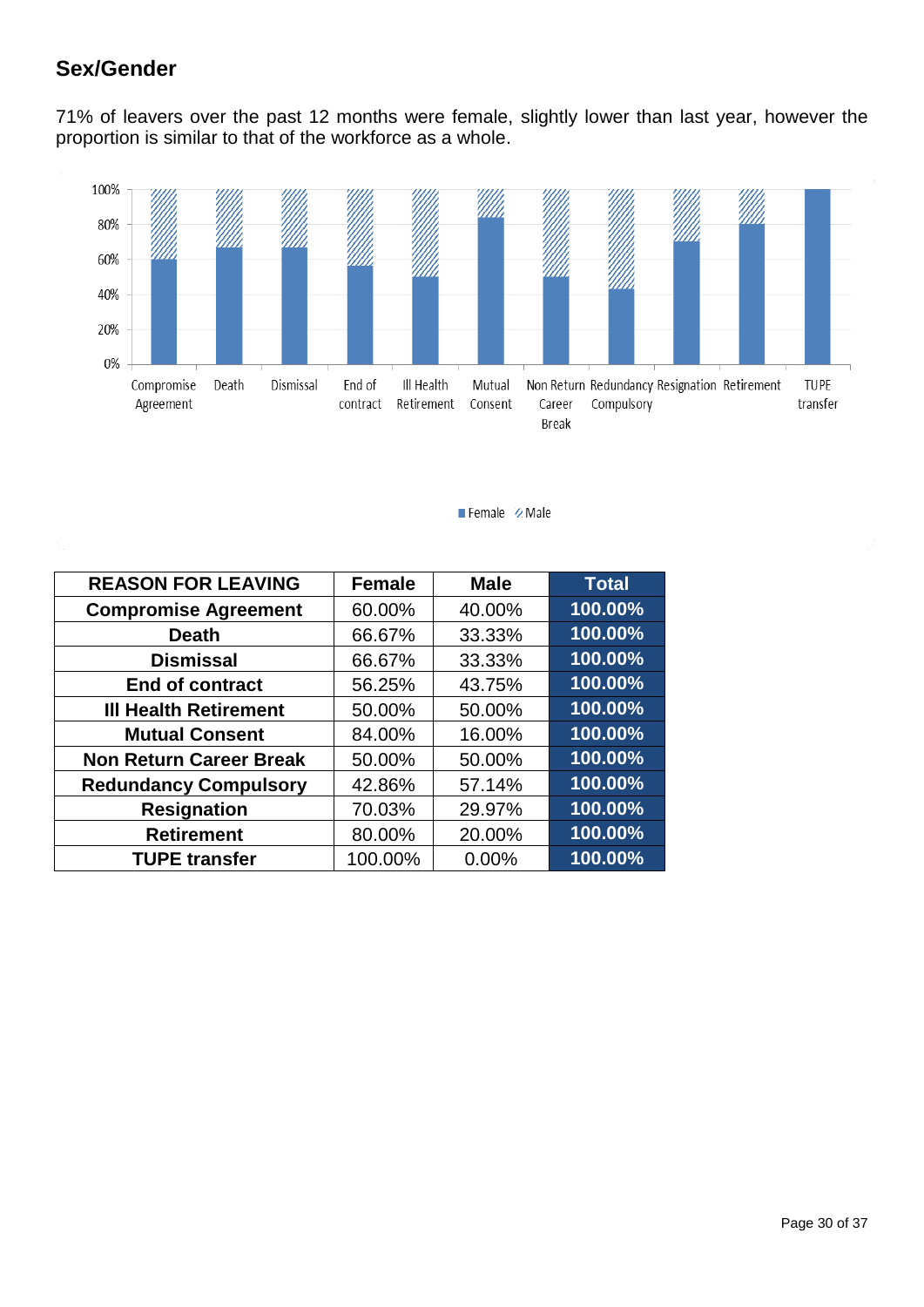# **Training & Development**

The tables in this section show the percentage of employees who have attended at least one formal training session, by certain protected characteristics, compared with the proportion each protected group makes up of the workforce. The data does not include informal training and development. In total 18.41% of the total workforce accessed at least one formal training intervention in the period as reported under SAP. Overall the figures do not indicate a lack of access to training for any protected group.

### **Age**

The proportion of workers within the 46-55 and 56+ age brackets accessing training is slightly higher than the age profile of the organisation; with the proportion of workers within the 16-25; 26- 35 and 36-45 age brackets undertaking training being slightly lower than the average across the workforce.

| <b>AGE</b>         | <b>Percentage of Workforce</b> | <b>Percentage Accessing Training</b> |
|--------------------|--------------------------------|--------------------------------------|
| $16 - 25$          | 5.41%                          | 2.46%                                |
| 26-35              | 16.57%                         | 15.11%                               |
| 36-45              | 21.82%                         | 21.25%                               |
| 46-55              | 34.03%                         | 36.24%                               |
| $56+$              | 22.17%                         | 24.94%                               |
| <b>Grand Total</b> | 100.00%                        | 100.00%                              |

#### **Disability**

The proportion of disabled employees undertaking a formal training course is higher when compared to the proportion of disabled employees in the workforce; the percentage of accessing training is also higher than last year. We will continue to try to ensure that formal training is accessible for all regardless of disability.

| <b>DISABILITY</b>       | <b>Percentage of Workforce</b> | <b>Percentage Accessing Training</b> |
|-------------------------|--------------------------------|--------------------------------------|
| <b>Disabled</b>         | 4.44%                          | 4.43%                                |
| <b>Not Disabled</b>     | 95.56%                         | 96.01%                               |
| <b>Workforce Stated</b> | 79.06%                         | 70.58%                               |
| <b>Unstated</b>         | 20.94%                         | 29.42%                               |
| <b>Grand Total</b>      | 100.00%                        | 100.00%                              |

#### **Race**

The ethnic profile of those accessing training is mostly reflective of the overall workforce, and compared to last year there was a slightly lower proportion of BAME employees attending formal training than made up the workforce. We will continue to try to ensure that formal training is accessible for all regardless of race.

| <b>ETHNIC ORIGIN</b> | <b>Percentage of Workforce</b> | <b>Percentage Accessing Training</b> |
|----------------------|--------------------------------|--------------------------------------|
| Asian                | 2.02%                          | 1.41%                                |
| <b>Black</b>         | 1.67%                          | 2.12%                                |
| <b>Mixed</b>         | 1.31%                          | 1.13%                                |
| <b>Other</b>         | 0.58%                          | 0.42%                                |
| <b>White British</b> | 89.91%                         | 90.96%                               |
| <b>White Other</b>   | 4.51%                          | 3.95%                                |
| <b>Stated</b>        | 83.61%                         | 86.98%                               |
| <b>Unstated</b>      | 16.39%                         | 13.02%                               |
| <b>Grand Total</b>   | 100.00%                        | 100.00%                              |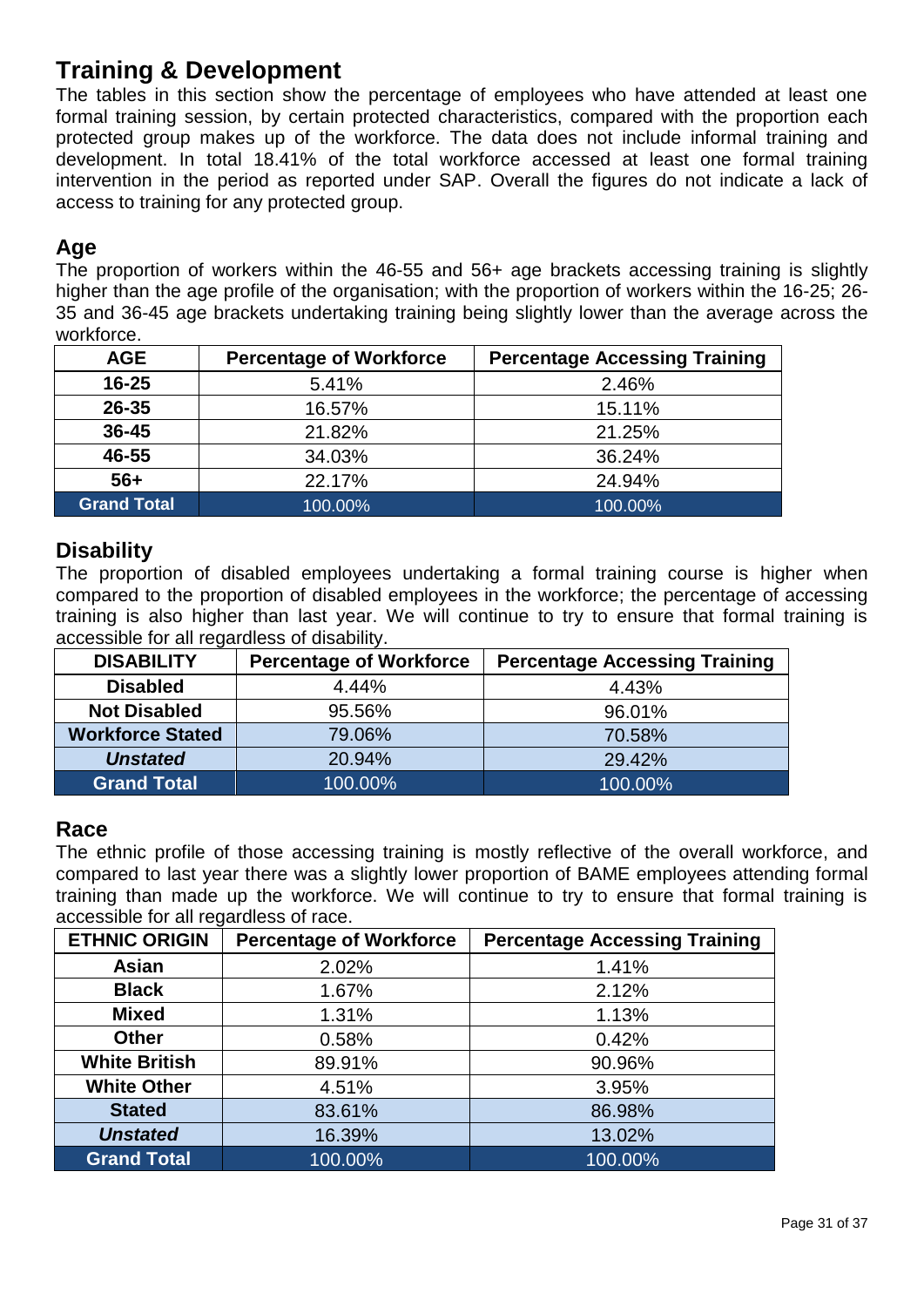### **Sex/Gender**

Proportionally, considerably more females than males attended training over the past 12 months. A high proportion of our training focuses on frontline, social care employees, and employees in those areas are predominantly female.

| <b>GENDER</b>      | <b>Percentage of Workforce</b> | <b>Percentage Accessing Training</b> |
|--------------------|--------------------------------|--------------------------------------|
| <b>Female</b>      | 69.53%                         | 83.42%                               |
| Male               | 30.47%                         | 16.58%                               |
| <b>Grand Total</b> | 100.00%                        | 100.00%                              |

#### **Sexual Orientation**

The sexual orientation of those attending formal training courses generally reflects the workforce as a whole. The figures show that employees who have declared they are Gay or Lesbian are accessing training, however employees who have declared they are Bisexual have not accessed training. A higher proportion of employees identifying as Gay or Lesbian have accessed training than made up the workforce.

| <b>SEXUAL</b><br><b>ORIENTATION</b> | <b>Percentage of Workforce</b> | <b>Percentage Accessing Training</b> |
|-------------------------------------|--------------------------------|--------------------------------------|
| <b>Bisexual</b>                     | 0.67%                          | 0.00%                                |
| Gay                                 | 1.85%                          | 2.90%                                |
| Lesbian                             | 1.18%                          | 2.03%                                |
| <b>Heterosexual</b>                 | 85.96%                         | 83.48%                               |
| <b>Rather not state</b>             | 10.34%                         | 11.59%                               |
| <b>Workforce stated</b>             | 47.66%                         | 42.38%                               |
| <b>Unstated</b>                     | 52.34%                         | 57.62%                               |
| <b>Grand Total</b>                  | 100.00%                        | 100.00%                              |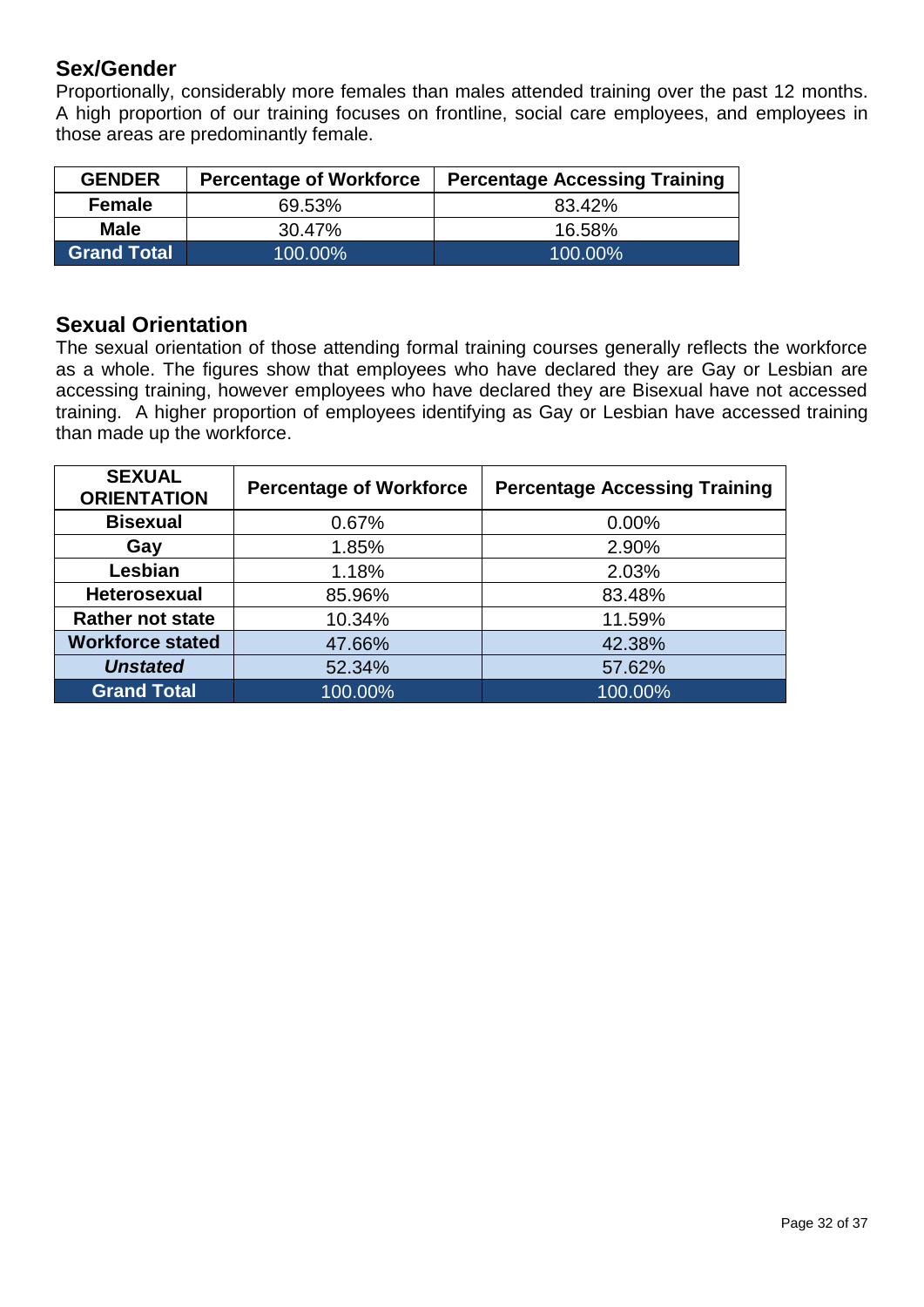# **Formal Procedures**

The following tables and charts show the protected characteristics against the formal procedures. Formal procedures are initiated for either absence, capability or conduct reasons. Grievances have not been included here to avoid individuals being illegally identifiable.

### **Age**

The chart and table below show that, in general, formal procedures reflect the overall age profile of the organisation. There were proportionally a much higher number of formal cases amongst employees over 46 which predominantly consisted of absence cases, which is in line with expectations that, generally, health problems increase with age.



**Percentage of Workforce 2 Formal Procedures by Age** 

| <b>AGE</b>         | <b>Percentage of Workforce</b> | <b>Formal Procedures by Age</b> |
|--------------------|--------------------------------|---------------------------------|
| $16 - 25$          | 5.41%                          | $0.00\%$                        |
| $26 - 35$          | 16.57%                         | 14.81%                          |
| $36 - 45$          | 21.82%                         | 16.67%                          |
| 46-55              | 34.03%                         | 37.04%                          |
| $56+$              | 22.17%                         | 31.48%                          |
| <b>Grand Total</b> | 100.00%                        | 100.00%                         |

### **Disability**

The chart and table below show that the proportion of formal cases involving employees disclosing disability is higher than the proportion in the workforce. Most of these cases are capability cases, and the proportion has remained roughly the same from last year.

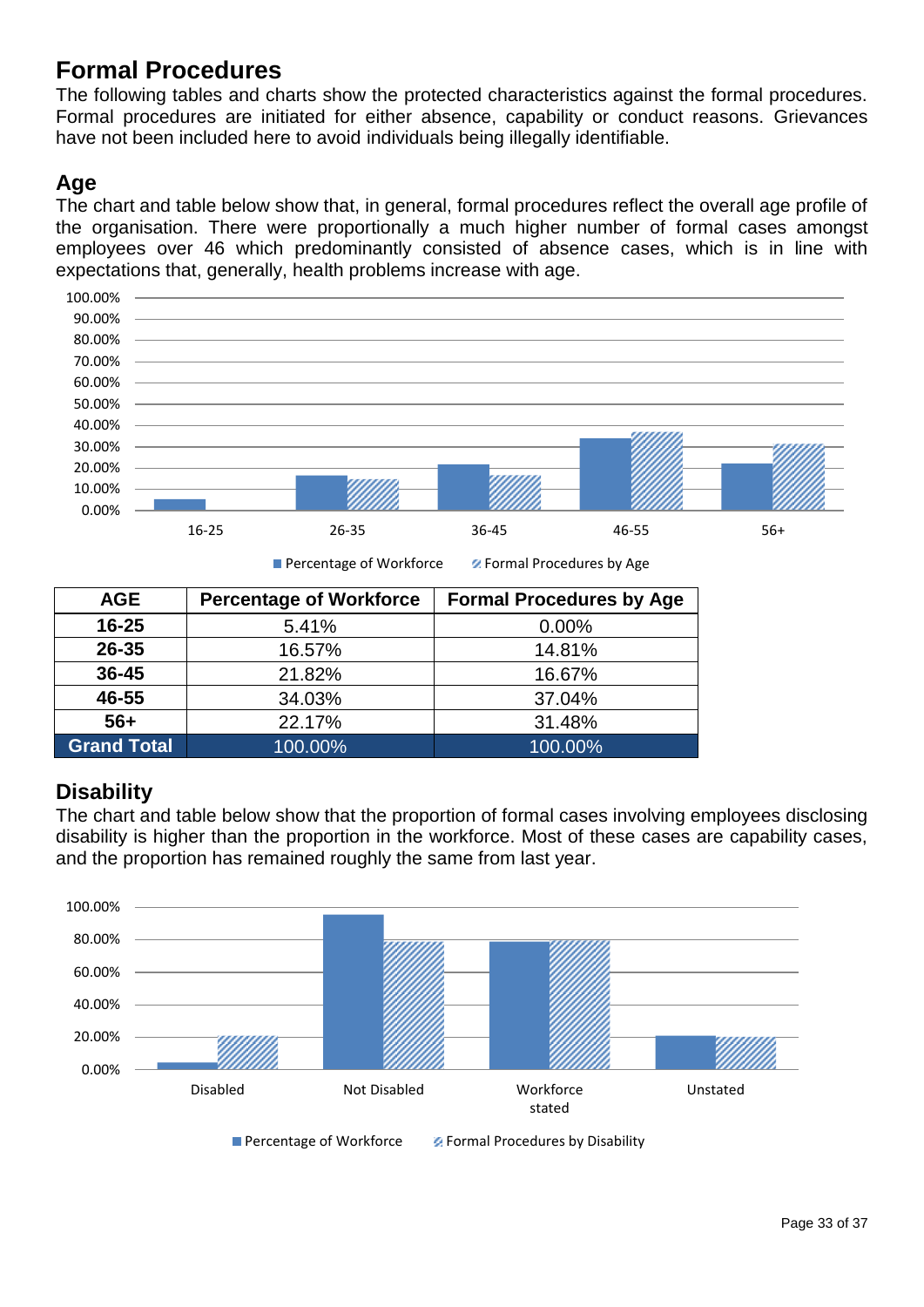| <b>DISABILITY</b>       | <b>Percentage of Workforce</b> | <b>Formal Procedures by Disability</b> |  |
|-------------------------|--------------------------------|----------------------------------------|--|
| <b>Disabled</b>         | 4.44%                          | 20.93%                                 |  |
| <b>Not Disabled</b>     | 95.56%                         | 79.07%                                 |  |
| <b>Workforce stated</b> | 79.06%                         | 79.63%                                 |  |
| <b>Unstated</b>         | 20.94%                         | 20.37%                                 |  |
| <b>Grand Total</b>      | 100.00%                        | 100.00%                                |  |

#### **Race**

The chart and table below show that the level of formal procedures for BAME employees who have declared themselves as Asian or Black are higher that the distribution pattern of the overall workforce.



Percentage of Workforce

**% Formal Procedures by Race** 

| <b>RACE</b>                    | <b>Percentage of Workforce</b> | <b>Formal Procedures by Race</b> |  |
|--------------------------------|--------------------------------|----------------------------------|--|
| Asian                          | 2.02%                          | 3.70%                            |  |
| <b>Black</b>                   | 1.67%                          | 1.85%                            |  |
| <b>Mixed</b>                   | 1.31%                          | $0.00\%$                         |  |
| <b>Other</b>                   | 0.58%                          | 0.00%                            |  |
| <b>White British</b><br>89.91% |                                | 75.93%                           |  |
| <b>White Other</b>             | 4.51%                          | 3.70%                            |  |
| <b>Stated</b>                  | 83.61%                         | 85.19%                           |  |
| <b>Unstated</b>                | 16.39%                         | 14.81%                           |  |
| <b>Grand Total</b>             | 100.00%                        | 100.00%                          |  |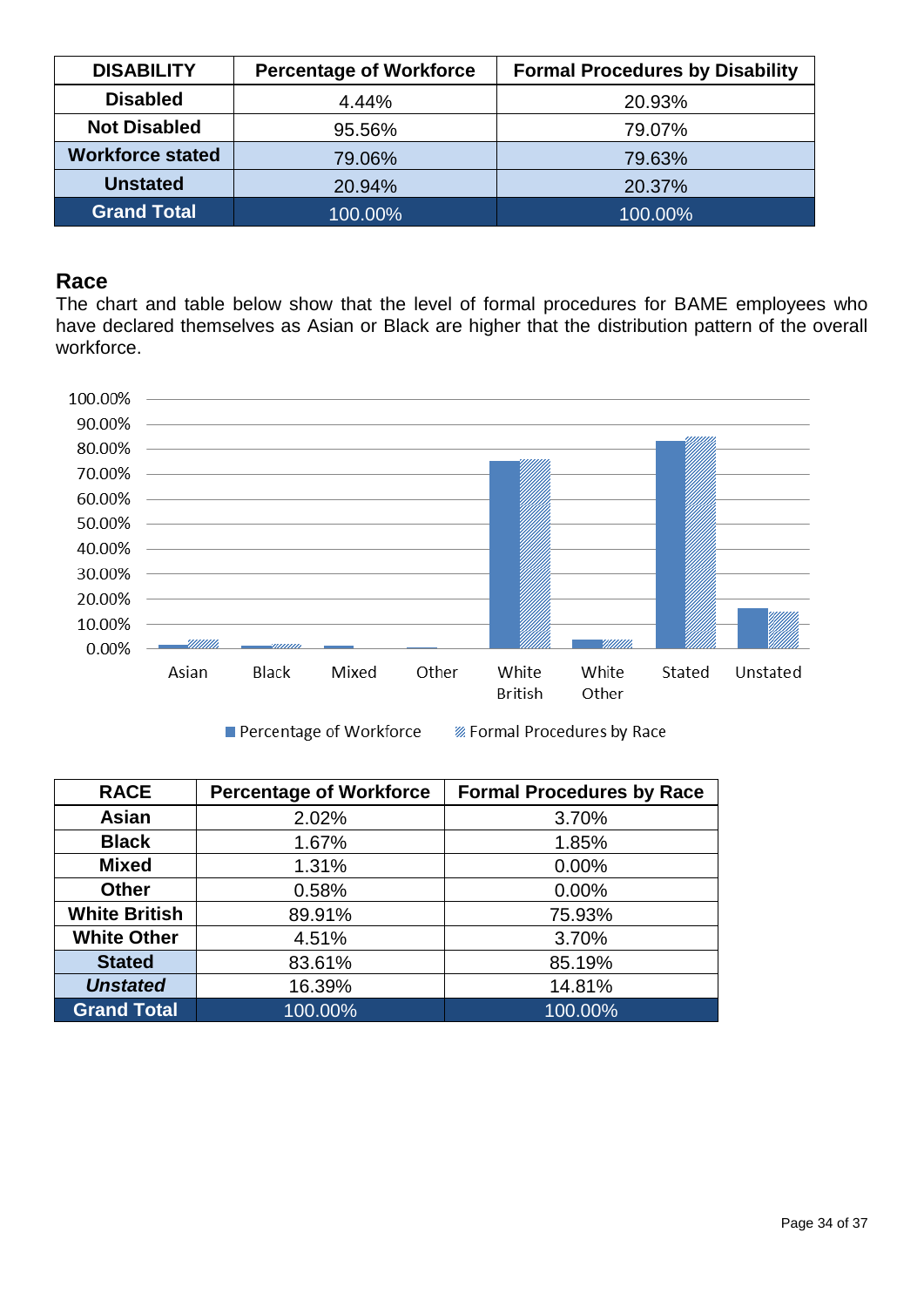### **Sex/Gender**

The chart and table below show that the level of formal procedures for male employees is higher than the percentage of the workforce. This is in direct contract to last year, when male employees had a proportionally lower number of formal cases than female employees.



Female 2 Male

| <b>SEX/GENDER</b>             | <b>Percentage of Workforce</b> | <b>Formal Procedures by Sex/Gender</b> |
|-------------------------------|--------------------------------|----------------------------------------|
| <b>Female</b><br>69.53%       |                                | 53.70%                                 |
| <b>Male</b><br>30.47%         |                                | 46.30%                                 |
| <b>Grand Total</b><br>100.00% |                                | 100.00%                                |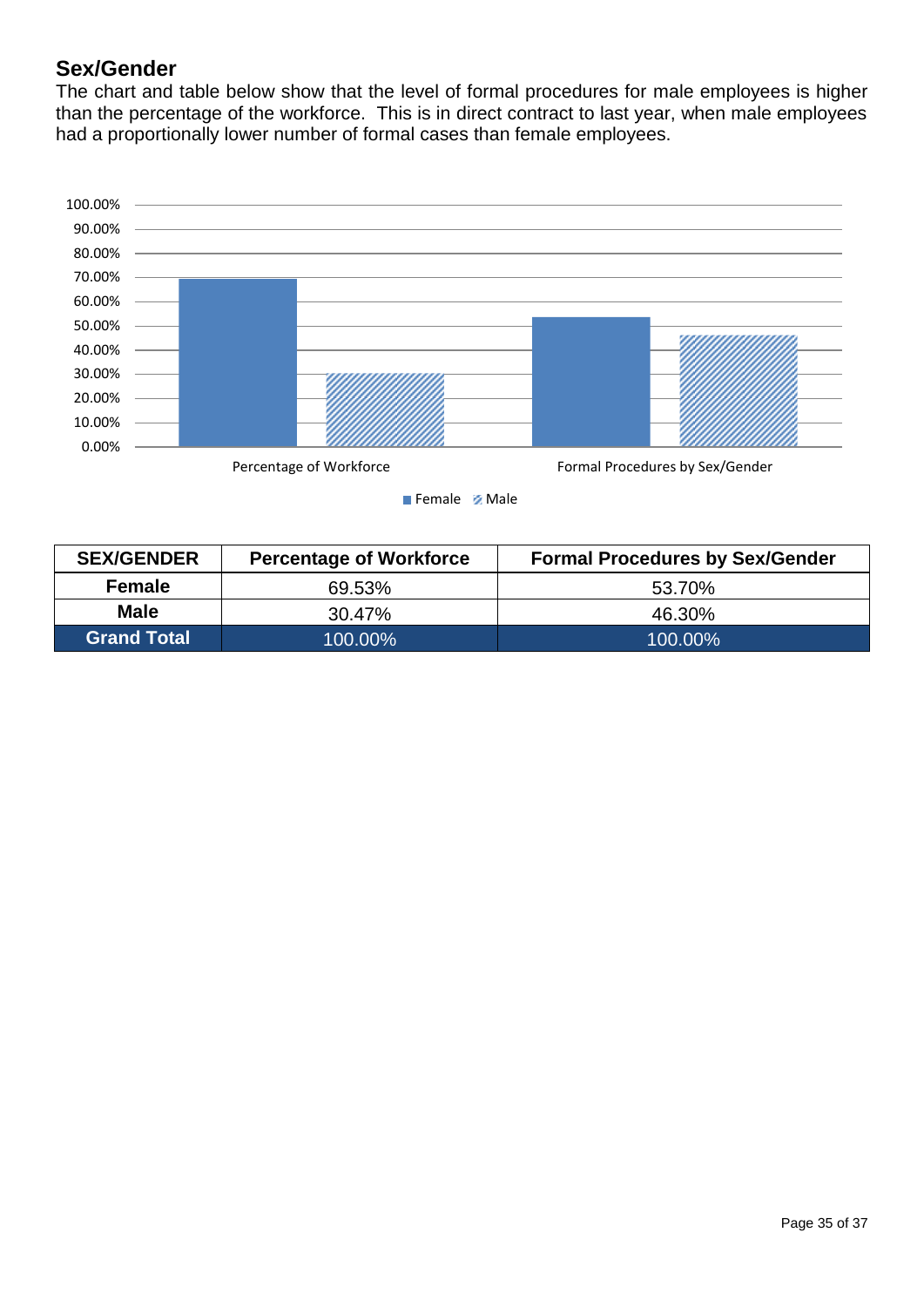# **Performance Development Review (PDR)**

(Previously known as Appraisal)

As per standard reporting procedures, PDRs in this section of the report cover the last full financial year (1<sup>st</sup> April 2018 to 31<sup>st</sup> March 2019), and the completion which happened within that period.

| <b>PDR</b>         | <b>Completed PDR</b> |        | <b>No PDR Recorded</b> |
|--------------------|----------------------|--------|------------------------|
| Whole organisation | 63.96%               | 14.78% | 36.04%                 |

### **Age**

The graph and table below show that there is relative regularity in PDR completion across all age ranges, with the greatest proportion of completions within the 16-25 age bracket.

The greatest proportion of employees receiving 'exceeded expectations' on their PDR was in the 46-55 age bracket, whilst the lowest was for employees under 25. This may be a result of employees under 25 working at the council for a shorter period of time.



| <b>PDR By Age</b> | <b>Completed PDR</b> | (Of which Exceeds<br><b>Expectations)</b> | <b>No PDR Recorded</b> | <b>Grand Total</b> |
|-------------------|----------------------|-------------------------------------------|------------------------|--------------------|
| $16 - 25$         | 70.79%               | 4.20%                                     | 29.21%                 | 100.00%            |
| 26-35             | 70.11%               | 11.52%                                    | 29.89%                 | 100.00%            |
| $36 - 45$         | 64.05%               | 15.33%                                    | 35.95%                 | 100.00%            |
| 46-55             | 61.84%               | 18.07%                                    | 38.16%                 | 100.00%            |
| $56+$             | 60.87%               | 14.88%                                    | 39.13%                 | 100.00%            |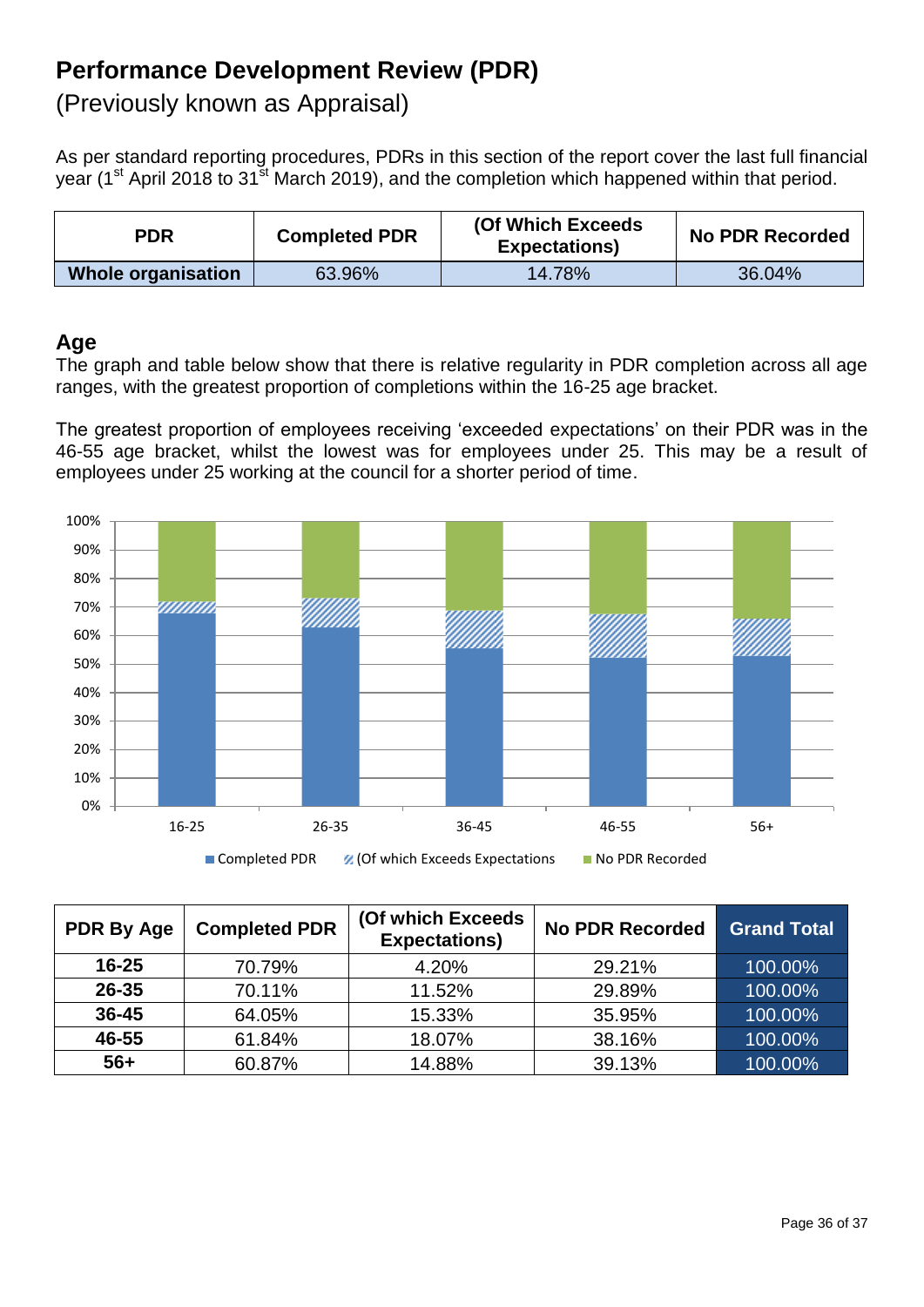# **Disability**

The graph and table below show that disabled employees are not disadvantaged when it comes to PDR completion, with completion rates fairly consistent for both disabled and non-disabled employees. The proportion of those with an 'exceeded expectations' grading is slightly higher for non-disabled employees.



| <b>DISABILITY</b>       | <b>Completed PDR</b> | (Of which Exceeds<br><b>Expectations)</b> | <b>No PDR</b><br><b>Recorded</b> | <b>Grand</b><br><b>Total</b> |
|-------------------------|----------------------|-------------------------------------------|----------------------------------|------------------------------|
| <b>Disabled</b>         | 64.12%               | 6.11%                                     | 35.88%                           | 100.00%                      |
| <b>Not Disabled</b>     | 65.73%               | 9.74%                                     | 34.27%                           | 100.00%                      |
| <b>Workforce stated</b> | 65.66%               | 9.58%                                     | 34.34%                           | 100.00%                      |
| <b>Unstated</b>         | 57.54%               | 8.95%                                     | 42.46%                           | 100.00%                      |

#### **Race**

The graph and table below show that there is relative regularity in PDR completions across all ethnicities, with higher completion rates compared to last year.

The highest level of 'exceeds expectations' grading was in staff whose ethnicity is identified as mixed and other.